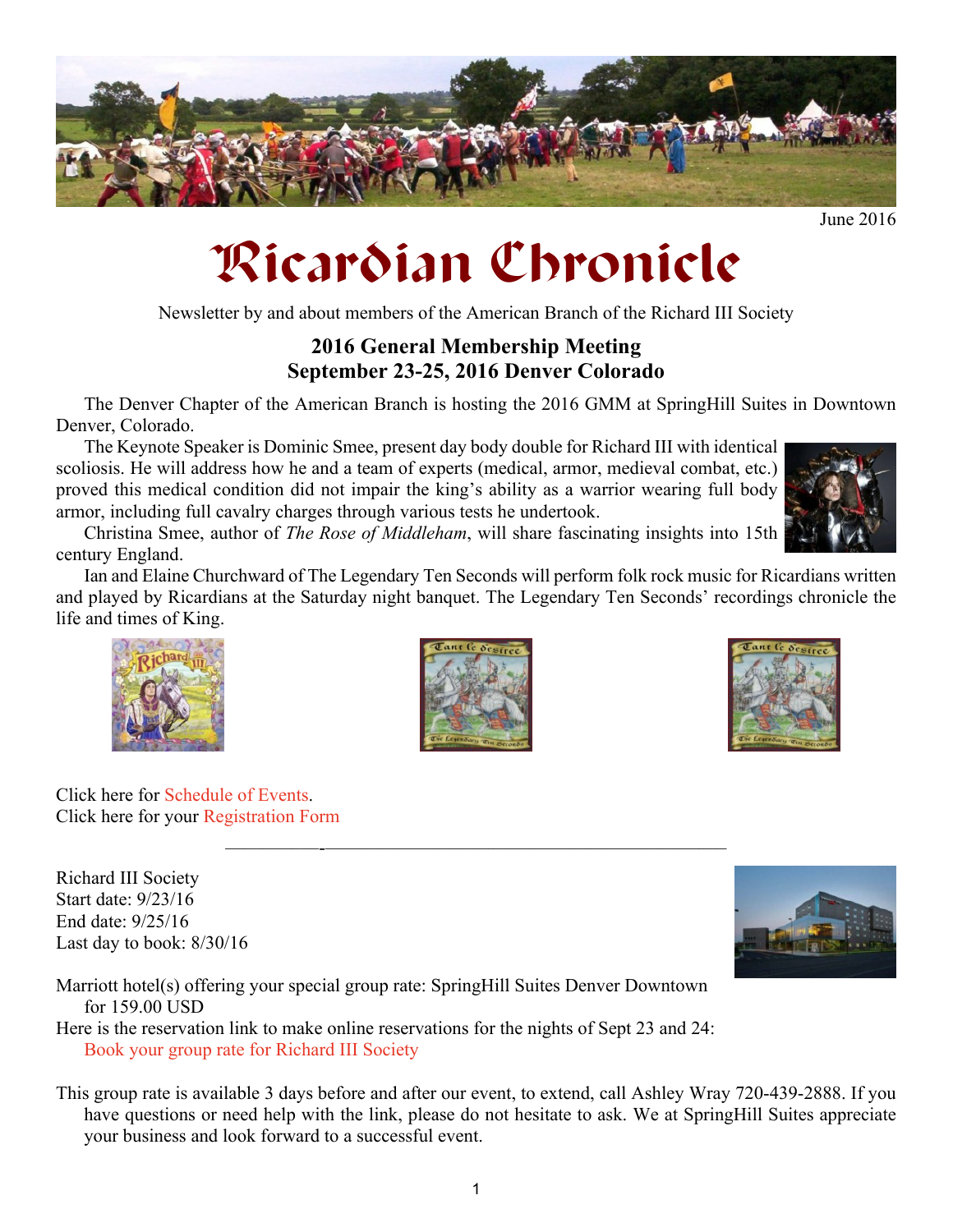### Announcing: Auction Winner of Author Autographed Copy of THE OFFICIAL ACCOUNT by John Ashdown-Hill and Philippa Langley

<span id="page-1-0"></span>Congratulations to Dolores Wolfe for the winning bid for the author autographed book, *The Official Account.* Sally Keil, Membership Chair, purchased this book in Leicester while attending the re-interment of Richard III's remains. She donated the book to be auctioned to raise funds for the American Branch.

"I have always been interested in the medieval period and enjoy historical fiction… especially anything about Richard III! When the news came out that they believed his bones had been discovered and all that Philippa had gone through, I was anxious to join the Society. I hadn't realized there was a group dedicated to him before that event… so I have been mesmerized along with everyone else with how things progressed. I hope someday to actually see Leicester Cathedral and all the rest!"—Dolores Wolfe



#### **Contents**

| <b>Interview with Nance Crawford</b>                 | $\overline{\mathbf{3}}$ |
|------------------------------------------------------|-------------------------|
| <b>Interview with Diana Rubino</b>                   | 6                       |
| <b>Ricardian Review</b>                              | -9                      |
| <b>Research Duplicates &amp; Overstock Book Sale</b> | 23                      |
| <b>Ex libris</b>                                     | 25                      |
| <b>Board, Staff, and Chapter Contacts</b>            | 27                      |
| <b>Membership Application/Renewal Dues</b>           | 28                      |
|                                                      |                         |

 $\sim$   $\sim$   $\sim$ 

Publication schedule and submission deadlines:

The *Ricardian Chronicle* is published semi-annually, June and December. Submission deadlines are: May 15<sup>th</sup> for the June issue and November 15<sup>th</sup> for the December issue.

#### What type of article will be published in the *Chronicle*?

The *Ricardian Chronicle* is a newsletter by and about members and chapters of the American Branch of the Richard III Society. This is the publication to share your stories about Ricardian and related trips and events. Submission guidelines:

Text: 12 pt Times New Roman, Calibri, or Arial font, document file type can be rtf, doc, docx, or odt.

(Sorry, I cannot accept pdf document type or non-standard fonts.)

Please contact me at  $info@r3.org$  with any questions.

#### Formatting note:

At the end of each article you will find a link back to the Table of Contents represented below. Clicking on this link will bring you back to this page.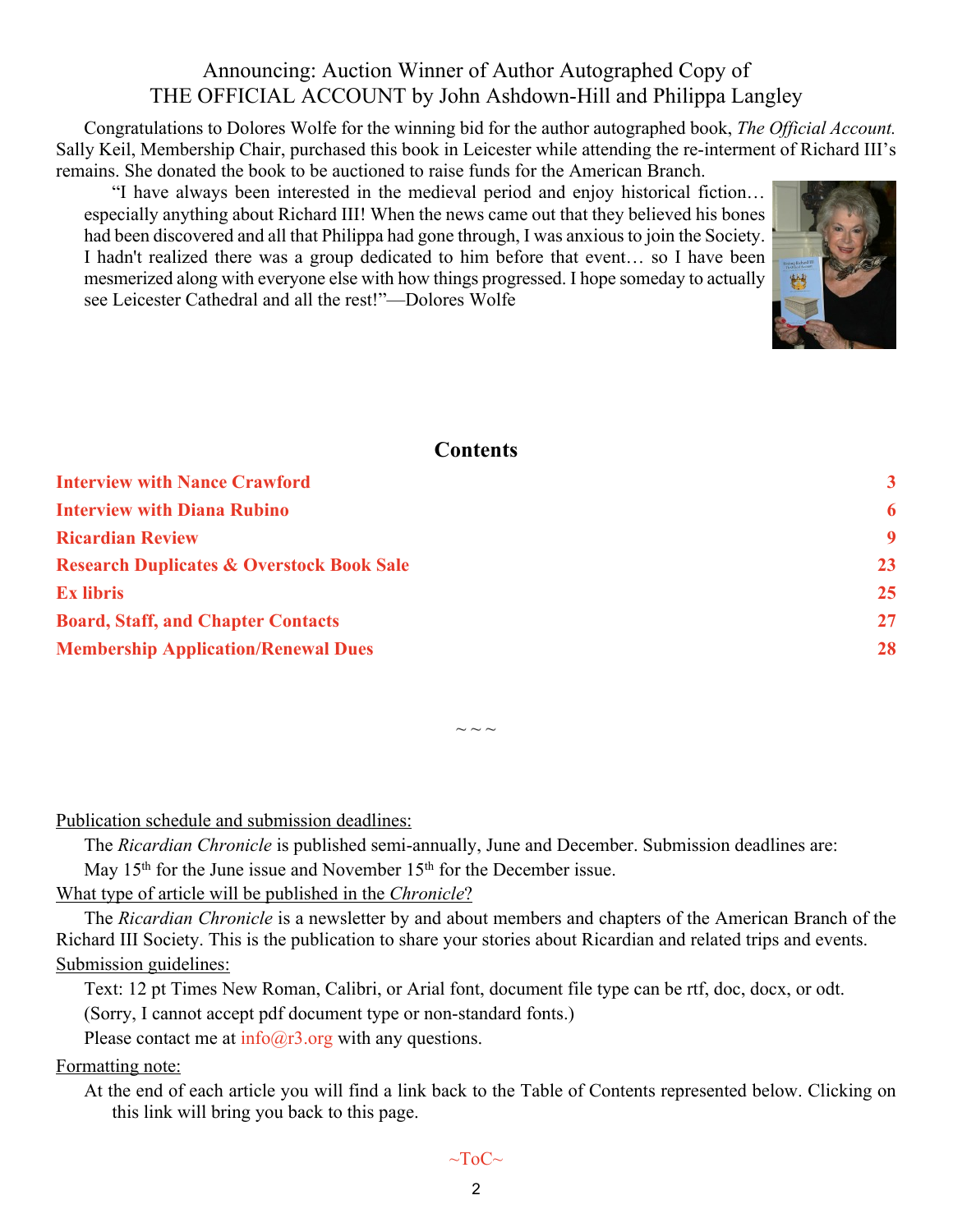## Interview with Nance Crawford

<span id="page-2-0"></span>In the early 1960's, Nance Crawford was Hollywood correspondent for Teen Life Magazine. By her mid-twenties, she was a widow with five children. Over the years, she worked on the first version of KING'S GAMES. Invited to join a theater group on the strength of that script, she began writing, acting, directing, and producing in local theater. Her first published book, DRAGON SOLSTICE*,* a medieval fantasy for the holidays, is based on her musical, THE CHRISTMAS DRAGON*.* How she came to write a verse play about Richard III of England is described in her most recent books, KING'S GAMES, A MEMOIR OF RICHARD III, and KING'S GAMES, THE COMMENTARIES. She has been a member of the Society since 1993.



#### *Q. Why two books with almost identical titles?*



Part One of *King's Games, A Memoir of Richard III,* is the text of the play, which is written in the Elizabethan style familiar to us from Shakespeare (the nobles all talk to each other in verse, and talk down to the peasants in prose). Part Two consists of *The Commentaries*—essays on the history, narrative and date-to-date timelines, and a recounting of the forty-year quixotic adventure that resulted in the final version of the play. The second book, *King's Games, The Commentaries,* is for people who aren't interested in plays, much less verse plays. Also, since I am not fourteen actors, it is more reasonable to record only *The Commentaries*, which is what I'm working on, now. It's my second audio book, and I hope to have it on Audible.com by August.



#### **Q. Isn't forty years a long time on one project?**

The script was in and out of file cabinets the majority of the time. There are over twenty drafts of two different versions of the play, a virtual history of the personal printed word, from manual typewriters and carbon copies, through electric and electronic typewriters, to endless transfers onto floppy disks and, finally, thumb drives.

#### **Q. When did you first start writing?**

When I was about eleven, I wrote a short skit and corralled my brothers, Bobby and Johnny, into performing it with Mom, Dad and Grams as audience. Got my first intentional laugh, which was pretty amazing. That year, I wrote the sixth grade graduation play, which got an unexpected laugh, which was not quite as amazing. That same year, I wrote six pages of an intended novel, then got bored.

#### **Q. When did you know you wanted to be a writer?**

I never wanted to be a writer—it was just something I did in between acting jobs and homework. What I really wanted to be was (don't laugh) a saloon singer, like Eartha Kitt, or a band singer. In the meantime, I found myself in the theater program at Hollywood High. Our wonderful teacher, John Ingle, encouraged original projects. I was asked to write the Holiday show in my sophomore year. In senior year, my Creative Writing class project was the book and lyrics for a musical comedy. It was modestly produced several years later, after two children and a divorce. The script got me a lunch with David Merrick, who went back to New York to take on *Hello, Dolly!* Except for an abortive attempt at a novel the year I lived in Nashville, writing was confined to journaling until returning home. I got married again—in Las Vegas. After my husband's death, I taught myself rhythm guitar, belatedly catching up with the folk music craze that had captivated my schoolmates, but enabling me to write simple songs on my own. The very first one was picked up by a record producer, who wanted to use it as the title song of an album. The deal fell apart. The track was released thirty-one years later on Georgia Holt's album, which is available on Amazon.

#### **Q. What sparked your interest in Richard III?**

My mother handed me a copy of *The Daughter of Time*. She thought it would make a wonderful play. From there, it was on to Paul Murray Kendall. (The whole complicated story is part of *The Commentaries.*) I had to let it go, after it proved impossible to get the stage rights. Nevertheless, I couldn't let Richard go—as an actor, I was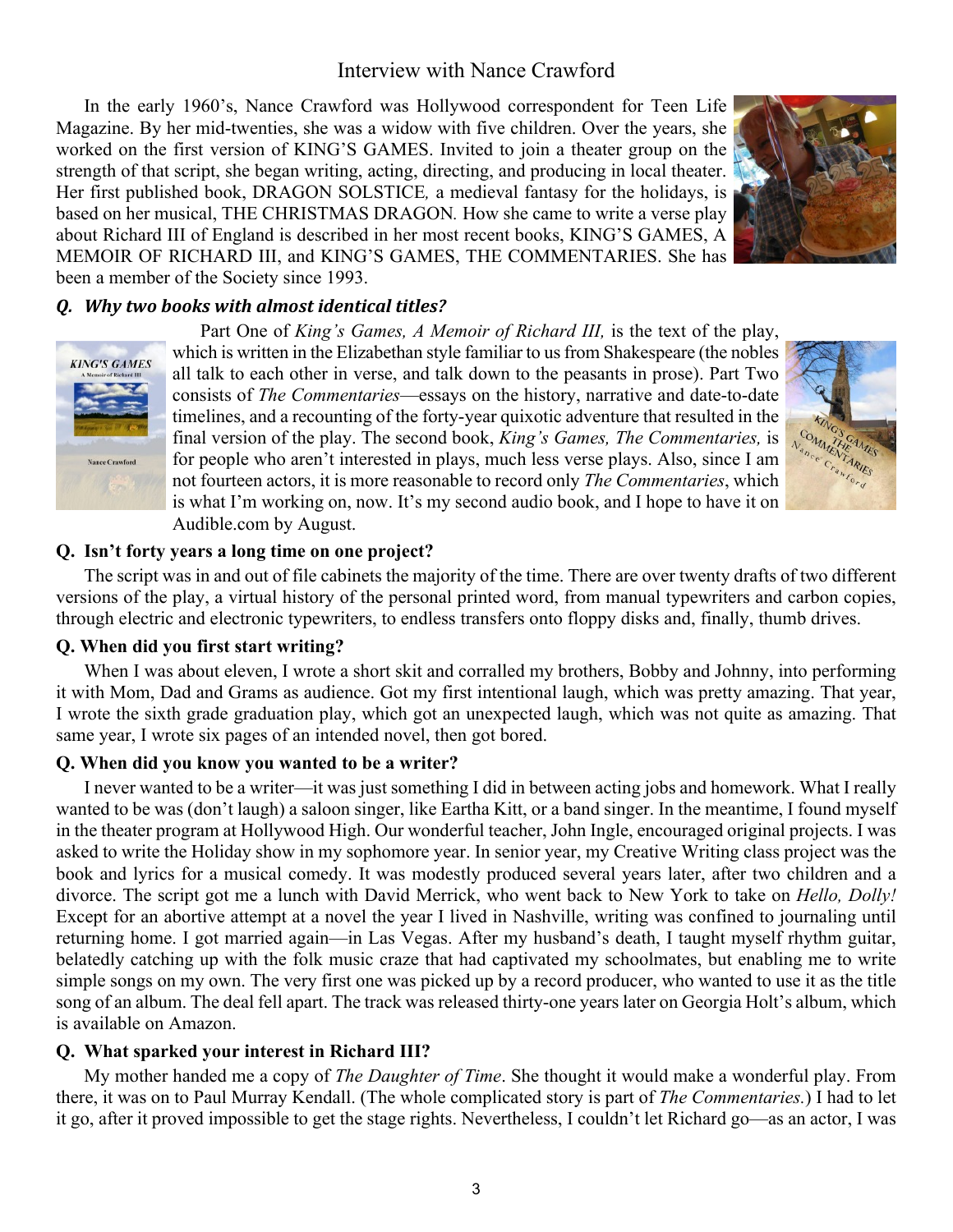used to searching for intention, motivation, and I couldn't figure out how, or why, there were so many contradictions in his story. So I kept reading, looking. As the years went on, I had the enormous benefit of listening to actors reading the words that had appeared on my paper, which, in itself, was a huge advantage.

#### **Q. As an American, why do you care about him?**

I'm a born and bred Anglophile. My maternal great grandmother was born in Berwick-upon-Tweed and her husband was one of the undoubtedly hundreds of northerners christened "James Fraser Sinclair," so there's little doubt of where he came from. It is family legend that we're descended from the last man beheaded in the Tower, Simon Fraser, Lord Lovat. My grandmother and her seven brothers and sisters, all profound Protestants, never got over the dubious honor, so it was a bit of a shock to find him in the Book of Martyrs. As a convicted Jacobite, he is considered by the Church in Rome to have died for his Faith. There's a book in him, the nasty old reprobate (I do a LOT of reading), but I'd need to do serious on-the-spot research—and hire a couple of researchers—to begin to get it right.

#### **Q. You chose Richard over a flamboyant ancestor?**

Once I read Tey, Richard III was a lot more sympathetic, more truly wronged, and, not to put too fine a point on it, much more romantic, to say the least. Then, too, there is the fact that, the deeper I got into Richard's story, the more I looked at his interactions with the suddenly-appearing Buckingham, I saw clarification, beyond their familial connection, for their initial, unexpectedly close partnership: they were the moth and the flame. In my own life, I had seen for myself the fascination that a quiet, apparently shy person can have with someone of flamboyant personality. At the time, it also occurred to me that the same trap had snapped shut on Richard Nixon, an essentially withdrawn and very private person who had surrounded himself with assertive, colorful California ad men. In both cases, it proved to be a deadly choice.

#### **Q. What is the most unexpected thing you discovered while writing the play?**

Writing can not only reveal insights into characters as they are developed, but also uncover personal insights for the writer. Only after learning about, and finishing the last essay on, Eleanor Butler, did I recognize the parallels that had escaped me at the time I originally wrote the scene where Richard has Stillington tell Buckingham of the Butler precontract (a portion of that scene is in the back of *The Commentaries*, as a teaser). They discuss whether Elizabeth knew of it, whether Edward had told her, and why he probably did not do so. I knew exactly why, and what Elizabeth's response was expected to be, because it had happened to me.

I woke up, one morning, newly widowed the night before, to find out that my husband's first wife (news to me!) was his only wife. He had not confirmed the existence of a final divorce decree before he drove us to Las Vegas. Four months before our third child was born, his mother had told him that his wife's attorney had never filed the final papers. In 1966, it would have been a horrific scandal. A wonderful actor, he kept the news to himself. I have no doubt that the stress contributed to the onset of the cancer that killed him four months later. In the aftermath, the possibility of exposing my family to public humiliation ended any hope of resuming my modest acting career. My choice. I'm still here, times have changed, we're all too old to care, and the people to whom it would have mattered are long gone, anyway.

#### **Q. How did you learn about the Society?**

From James MacArthur, who told me his mother, Helen Hayes, was a member. It was fascinating that she was an active defender of Richard, but I wasn't a joiner and didn't make further inquiries, at the time. Ten years later, a former teacher at Hollywood High, who had become a family friend, sent me a copy of a brochure, along with a firm note. I was already constructing the second version of the play, and it was time. There was a Los Angeles Chapter, which folded before my budget would allow me to be an active, participating member. From then, until the discovery in the car park, I thought I was the only member in Southern California. I would love to get an official group restarted here, but Los Angeles is 450+ square miles connected by parking-lot freeways. There was some initial contact with most of the California members, both north and south, before the trip to London in March, but there was no follow-through on my part. I did not realize how incapacitated I had become until my experiences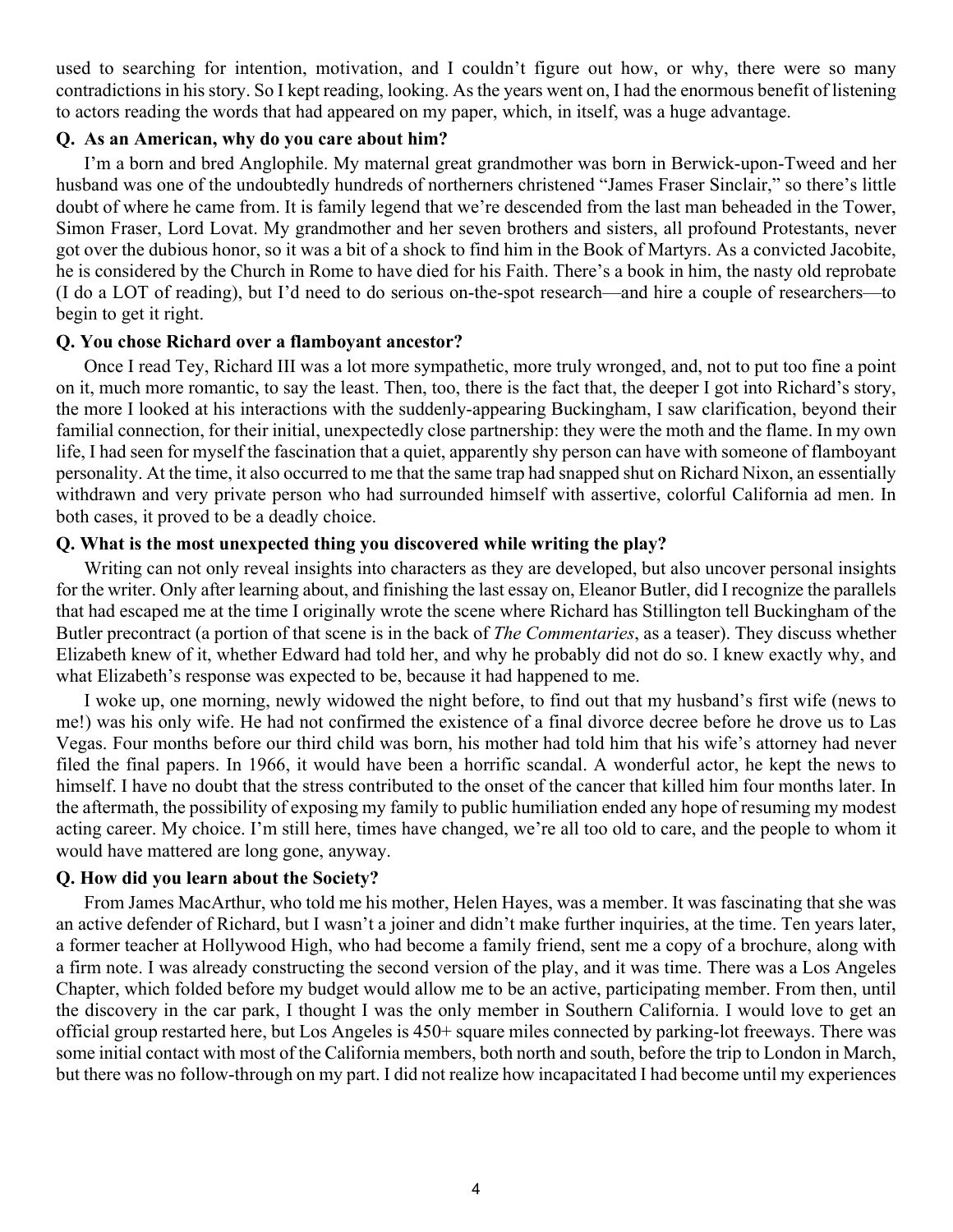traveling alone, and it's taken the better part of a year for my health to begin to right itself. Hopefully, when I do make the attempt to reconnect, I will be forgiven my trespass, and we'll be able to begin to work something out. It was a miracle that I got to Leicester, at all.

#### **Q. You were in Leicester, last year?**

Yes. I never expected to go. I had filled out all of the ticket forms for the drawings on a compulsive whim. When the email arrived in January, I was stunned—and then sat there and wept, because I knew I couldn't afford to go. My eldest daughter knew how important it was to me and created a "Help Get Mom to Leicester!" fundraiser. With the help of family, friends and generous strangers, by the last minute there were just enough funds. I chose to put off a sleep study ordered by my doctor—the first available appointment was during Reburial Week.

I sardined myself into sixteen hours in coach, spent four days with friends in London recovering and sight-seeing, then was put on a train to Leicester. The hotel booking being last minute, travel was heavily dependent on cabs, but I was able to get to the cathedral for the 8 a.m. Sunday service—which turned out to be a radio broadcast. Have to admit quietly grinning to myself that I, who had expected a serene, quiet hour of reflection and penitence, was instead listening to a radio director giving instructions on participating in a service which included a full children's choir but no Communion, as the radio audience would not understand lengthy silences broken by the shuffling of feet.

Okay, so it was kind of a wonky start for a former professional actor on holiday. But it was a terrific first day. Chatting about Richard with a fellow visitor as we were leaving the cathedral, we were stopped by a young man with a recorder and microphone who asked if we would repeat what he had just overheard. He apologized that it was "only for a BBC Radio special to air on Monday." We happily complied, then went around the corner for breakfast, to find we were sharing the tiny shop with members of the choir and congregation.

Afterward, again on my own, I went back around the corner and found that the Visitor's Center had just opened. I decide to forego the official Society day, paid the fee, and was virtually alone for the first half-hour. It was remarkable. I took my time, bought lunch at the café, and ate outside, on the patio. The place was beginning to fill up by then, but beyond the glass doors it was quiet by the graveside. There was a statuesque young docent answering questions. I stood back and watched and listened. She did not have a regional accent, and when the people left, I asked where she was from. Canada. We chatted for a few minutes and when a new group came in, I stepped back. I didn't want to leave. In my memory, it was incredibly peaceful.

#### **Q. So it was a wonderful beginning?**

Oh, it got better. A voice at my right elbow said, "Excuse me," and I turned to see a pretty blond girl, who continued, "I'm with the Washington Post. May I interview you? It's only for online…" Well, of course I agreed, and confidently answered her questions. Having worked in media myself, I thought nothing of it, I was pleased to be able to share my knowledge, contribute to the cause. Within twenty-four hours, my laptop presented a link to the Post article from someone I must have given my card to—and then, out of the blue, an email inquiring if I was the Nance Crawford who had traveled from Los Angeles to Leicester. My response generated a cell phone conversation with one of the producers of *Take Two*, NPR's West Coast morning show originating from the KPCC FM studios at Pasadena City College (my late husband's alma mater!). He had tracked me down! We spoke for a while, and I was asked if I could I be available for an interview with Alex Cohen at 9 a.m., Los Angeles time. Considering it is my favorite morning program, it sounded fine. The six minutes I spent responding to the gentle interest of my favorite radio host were clear—as though I was in the room with her, instead of the 5,000 miles away that the Post headline had claimed. I do still cringe a bit when recalling that one of my answers included a forthright, "It's almost a life-changing event." I had no idea, at the time that, indeed, for me, it was.

When I got home and finally took the sleep test, it turned out that I had stopped breathing sixty-five times in an hour, once for twenty-three seconds. This is what sleeping an hour at a time for four years can do, other than kill brain cells at a wholesale rate. I am still astounded that I managed to get through the ten days with misfiring synapses, forgetting appointments, scheduled event times, and losing the memory of promising to return phone calls. I even managed to show up at the wrong cocktail party, at the wrong venue, and missed the official gathering of Americans altogether—misplaced the note—and, constantly, the schedule. Fortunately, my Richard cells did not fail me, and I continued to manage to snatch accurate information out of the air on our favorite subject.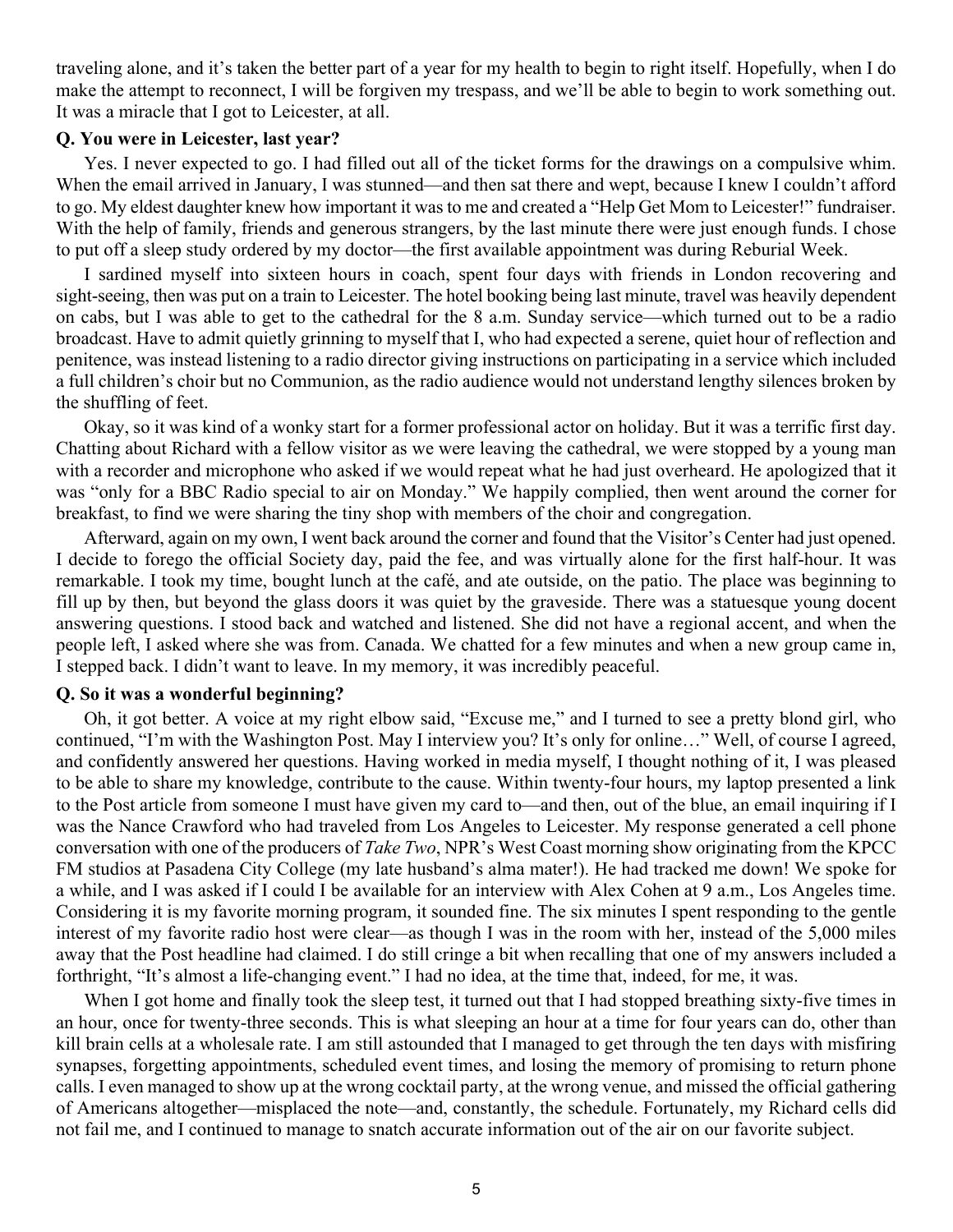#### <span id="page-5-0"></span>**Q. You were actually ill the whole time?**

So it seems. It's a real annoyance to appear to be perfectly healthy while standing and walking on burning feet with an easily wrenched knee, a back as unstable as cooked fettuccini, and up to the eyeballs in as much over-the-counter pain killer as is usually prescribed for a tall horse. I didn't know I wasn't well, I just kept moving and smiling. Least I could do to express my gratitude for the miracle of being allowed the experience. In further blessing of the therapy which has reinvigorated me in the past year is the return of my short-term memory, so that I can get out in the world and help set Richard's record straight. So many interesting people left, to more fully discover, and get to know well.

#### **Q. Other than Richard, himself, what person in his life is the most fascinating to you, and why?**

Robert Stillington. Talk about your ambitious slithy tove. Morton, of course, is obviously the master of landing neatly on one's feet; Stillington, to me, was Edward's highly paid "Aye, m'lord," man, but nowhere near as nimble. I find him a fascinating, although in many ways obvious, cipher.

#### **Q. If you wrote KING'S GAMES as a musical, what style would you choose?**

Richard is not a musical, his story is too weighty. I would love to write an opera libretto, as well as the music. Unfortunately, I know just enough about music to get myself into deep, deep trouble in the genre. Others are walking that ground and, apparently, with increasing success. My only observation regarding music and Richard's story is that I would write Richard as a tenor (the Hero!), Edward and Buckingham as baritones, Anne as a soprano, Cecily a contralto, and Elizabeth a mezzo. Stillington and Morton would be a base and a baritone—who sings which is anybody's choice, the other gets the default. Just to be outrageous, Clarence would be a counter-tenor. That ought to keep everyone awake.

#### **Q. What's next for you as an author?**

At my age, it's time to wrap up old business. I'm in what I hope is final draft of the first volume of a two-book project, *Return to Zenda: Escape from Zenda,* a sequel to the classic romance, *The Prisoner of Zenda*. Written in the style of the 1894 original, it remains to be seen whether or not anyone will be interested in the personal memoir of a British Victorian-Edwardian gentleman written by a semi-elderly American author. After that, I'm increasingly eyeing Stillington, and there may be a short one act in Elizabeth and her mother anticipating the arrival of Edward's early morning visit—and, of course, the notorious Lord Lovat. We'll see.

# # #

Nance can be reached at [NanceCrawford.com](http://nancecrawford.webs.com/), where there are links to the *Take Two* interview and the song, *You Can't go Home Again.* She has a presence on Linked In, and also can be found twice on Facebook: at a personal page, and also "Nance Crawford, Author." She tweets irregularly via computer [@NanceCrawford](https://twitter.com/NanceCrawford) because she doesn't own a phone smarter than she is. As with any writer, you can find her on [Amazon's author page here.](http://www.amazon.com/Nance-Crawford/e/B008BB7QWA/)

#### $\sim$ ToC $\sim$

#### Interview with Diana Rubino

Since 1991, Diana Rubino has been a Ricardian and subsequently a member of the American Branch of the Richard III Society. In addition to writing about Richard III, Diana has written several historical novels that range from Edward IV to John F. Kennedy. To see more about her books, visit her [Amazon author's page](http://www.amazon.com/Diana-Rubino/e/B005C4ZSHO/).

#### **Q: With such a wide range of interests, what inspired you to write about Richard III in particular?**

Every Ricardian has a story about how they discovered Richard and here's mine: I'd just finished the first historical I ever wrote, *The Jewels of Warwick*, set in Henry VIII's court. I

was trying to think of an idea for my next historical. I was in the Cambridge (Massachusetts, US) library, in the 'stacks' upstairs where they keep excess books, and found *Crown of Roses*, a Ricardian novel on the wrong shelf. The author thanks the Richard III Society, which I'd never heard of. This is pre-internet time, 1991/2. I contacted the Society by snail mail, and wrote my next book, *Thy Name is Love*, set around Richard and a fictional hero & heroine.

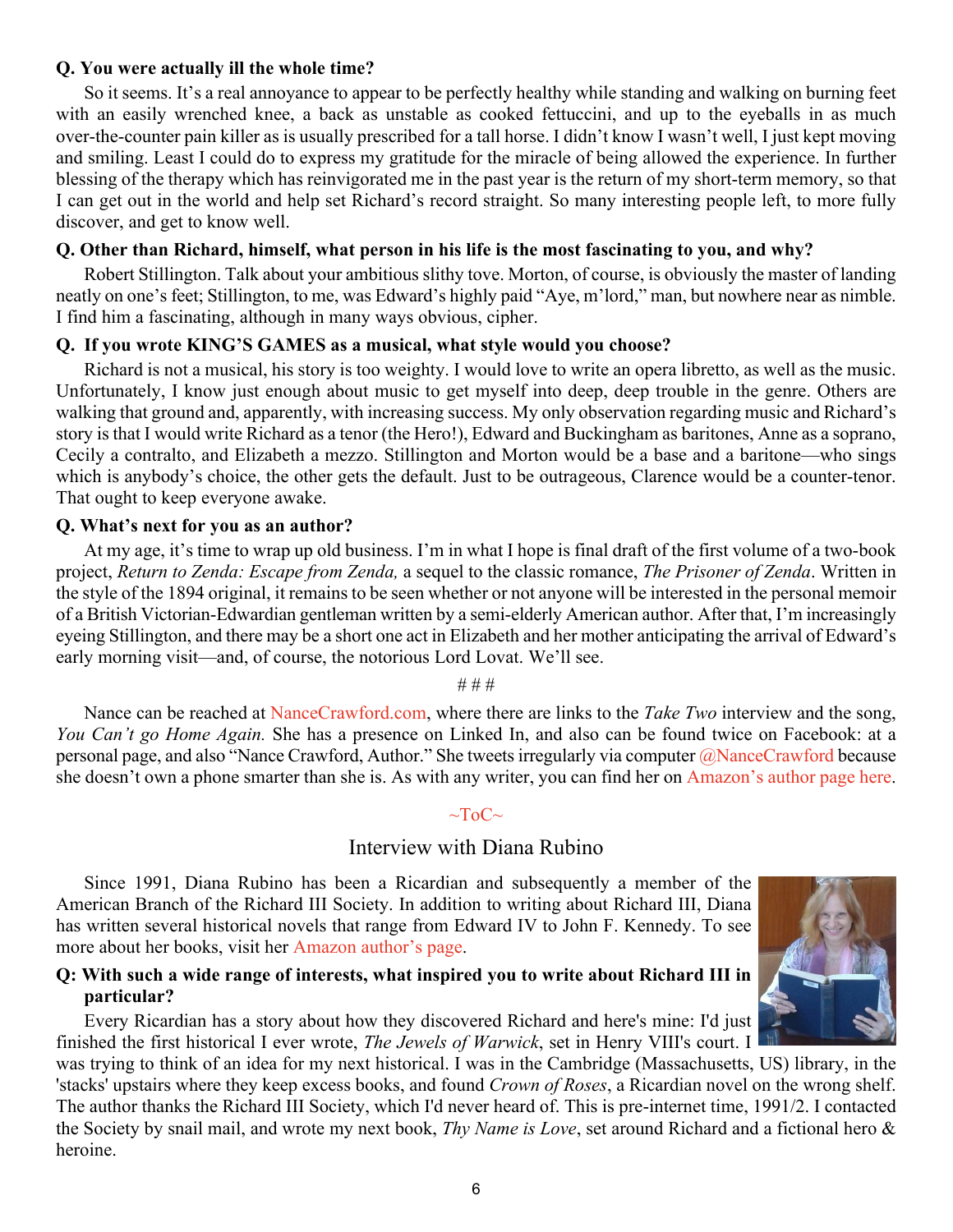The following lists the 13 Things That Inspired me to Write *For Love and Loyalty* over the years:

- 1. Picturing Richard III in modern times blow drying his hair
- 2. The Richard III Society
- 3. Middleham Castle, Yorkshire
- 4. Blackadder (historical British sitcom)
- 5. The concept of time travel
- 6. Séances
- 7. Our modern conveniences such as zippers, computers, cars
- 8. Richard III
- 9. Richard's brother King Edward IV
- 10. Richard's other brother George, Duke of Clarence
- 11. The Three Stooges
- 12. Jackie Gleason and Art Carney in The Honeymooners
- 13. The discovery of Richard III's remains in a Leicester car park

#### **Q: Where did you get the idea for the story?**

I was brainstorming with my longtime critique partner Bonnie (pen name Alice M. Cole). We tossed around a few ideas for a time travel, and she said, "I can picture Richard in modern times blow drying his hair." I thought, "Wouldn't it be fun to see how Richard adapts to the 21<sup>st</sup> century?" The story grew around that one image.

#### **Q: Why did you write it as a comedy rather than a serious novel?**

The hedonistic skirt-chasing Edward and George play so well off the prim and chivalrous Richard; he's the perfect foil for them. Also, bringing people from the past to modern times posed many opportunities for humor, seeing our world through their eyes in the simplest ways: Richard goes to an open-air market with the modern heroine, and sees things he's never seen before: bananas, tomatoes, corn on the cob, peanuts. He begins to bite into a banana, and the heroine shows him the correct way: peel and eat it from the top. He takes an ear of corn and proceeds to eat it like the banana, from the top, but she explains that it's eaten sideways. How confusing the modern world really is! Not to mention his first glance at a running computer, connected with the world through the internet.

#### **Q: Why does Richard go back to his own time instead of staying here?**

Richard wanted to go back 'home' to live his life differently—and in the future, no one will ever know he was once called "King Crouchback."

#### **Q: Why didn't you have Anne Neville travel to the present?**

I left poor Anne back in the 15th century because I needed a modern love interest for Richard. At the time he pitched forward to modern times, he wasn't all that smitten with Anne; she was a mere diversion—as was the woman (girl? We don't know who she is) who mothered his illegitimate offspring, John and Katherine.

#### **Q: Why didn't you include the Grey boys in the story?**

I didn't get the Grey boys involved because they were on the fringes and the cast was already lengthy. I figured the 3 Plantagenet brothers were enough to make up a comedy team.

#### **Q: How can Richard return to the 15th century at the same time his bones are discovered under a Leicester car park? If Richard changed history—no Bosworth Field, etc.—then 500+ years later there should be no 'king in the car park' and no Tudor propaganda maligning him!**

I considered that paradox. When Richard returned to his own time after being here, he returned to an alternate universe, in line with the theory that time is an infinite continuum and 1485 is still 'going on' just as our time is.

Same as when Edward travels from here to the far future at the end of the story. From our perspective, it 'hasn't happened yet' but it's going on in that alternate universe, or another dimension, if you will. That's why there's some speculation that UFOs and aliens who visit Earth, if they truly do, may be from the future, and are time travelers.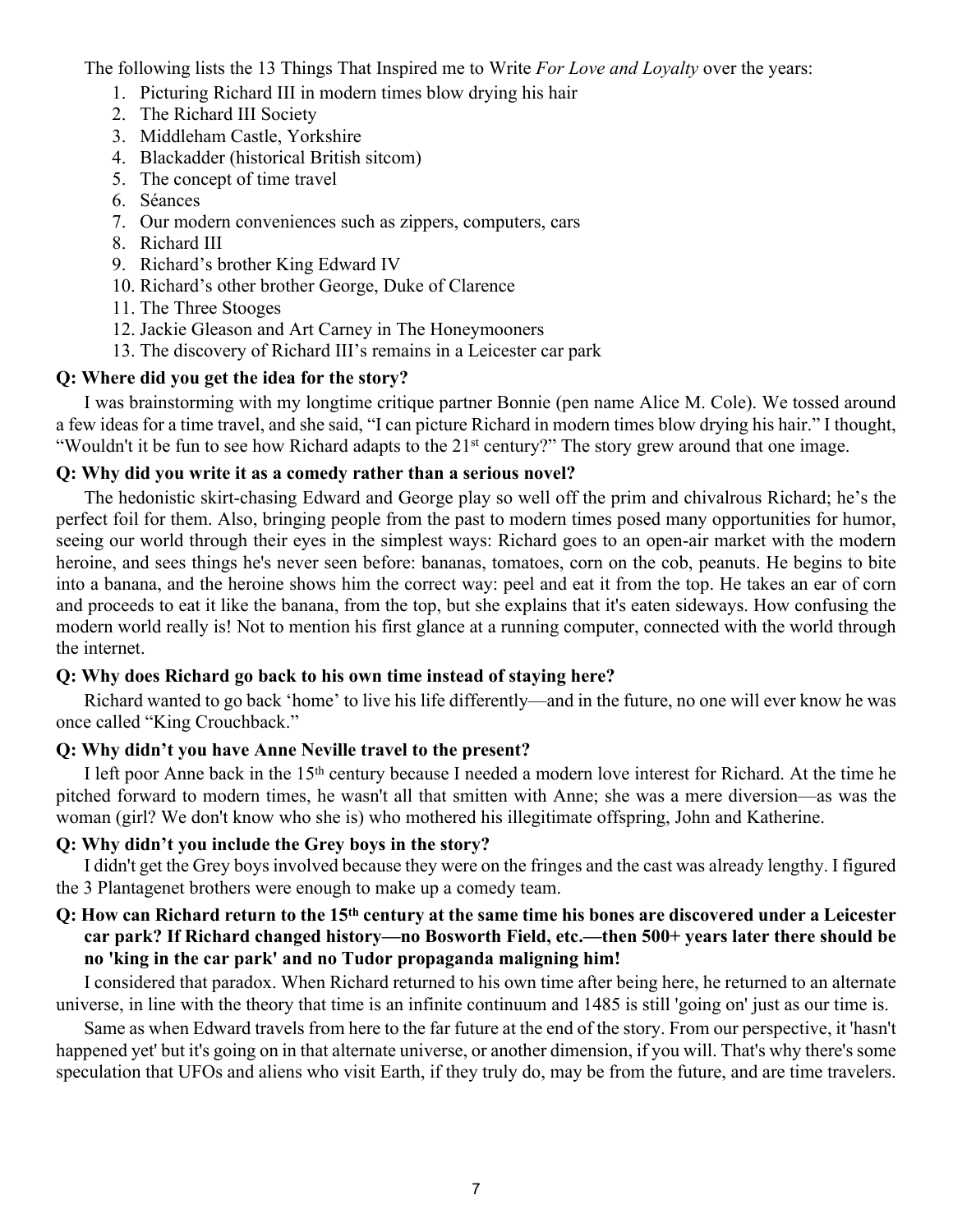#### **Q: OK, so what's happened in an alt-universe doesn't affect ours and Richard in our timeline still ends up in the parking lot?**

Yes, because theoretically, the universe is multidimensional, and 'alternate universes' also exist, so in an alternate universe, your fate took the path you didn't choose in this one. Maybe you wanted to go to Hollywood to get into motion pictures but didn't. But in that alternate universe, you did go to Hollywood, and might be a movie star in that universe.

It's all theory, of course, no one can prove it. I'm not sure Einstein looked into that, but it sure makes for great SciFi!

My head begins to hurt when I ponder the possibility of infinity. Never-ending? How can that be? But hold a mirror up to a mirror and think about it.

Exploring these theories is the 'serious' part of the story.

#### **Q: Why did you call the previously published first edition ONE TOO MANY TIMES?**

The former title *One Too Many Times* refers to the number of times Richard traveled through time, i.e., he should have stayed in our time instead of going back to the 1400s to change history, especially after he made the reputation-restoring movie and found his true love while here and now.

The title also hit me over the head. When I was searching for a title, I realized the song *One Too Many Times* by the Australian band Midnight Oil was going through my head at that moment. It's from their 1996 album, *Breathe*. Some of my book titles are song titles. So I used it as a tribute to Midnight Oil, one of my all time favorite bands. Sadly they broke up but the lead singer Peter Garrett was an MP from Sydney for several years.

#### **More about FOR LOVE AND LOYALTY:**

"Believing you can 'go back and do it all over' can create miracles."

King Edward IV of England and his younger brothers George and Richard 'do it all over' when they travel across five centuries. They change their destinies and the world's—for the better.

England, 1476: A wizard's charm sweeps Richard, Duke of Gloucester far, far away. England, 2016: The Richard III Society's annual séance doesn't go quite as planned. Julianna Hammond believes their mysterious visitor really is Richard. As a loyal Ricardian, she feels obligated to educate him on past and present. In dismay Richard learns of his destiny in a certain battle, and his depiction in a certain play. Julianna and he wonder: can history be rewritten?

Back in the Middle Ages, Richard's brothers King Edward and George Plantagenet are determined to find him—wherever he is—with the help of a little magic conjured up by a wizard. Since the wizard can't say no to money or a lady, Edward-infatuated Elizabeth Woodville isn't far behind them.

Changing one's destiny is complicated. So is falling in love. When the two collide, three brothers, three women, and history will never be the same.

*For Love and Loyalty* is available in print and eBook formats on Amazon, Barnes & Noble, iTunes, and The Wild Rose Press.

Contact Diana:

Website: [dianarubino.com](http://dianarubino.com/) Blog: [dianarubinoauthor.blogspot.com](http://dianarubinoauthor.blogspot.com/) Facebook: [facebook.com/dianarubinoauthor](https://www.facebook.com/dianarubinoauthor) Twitter: [@DianaLRubino](https://twitter.com/DianaLRubino)



 $\sim$ ToC $\sim$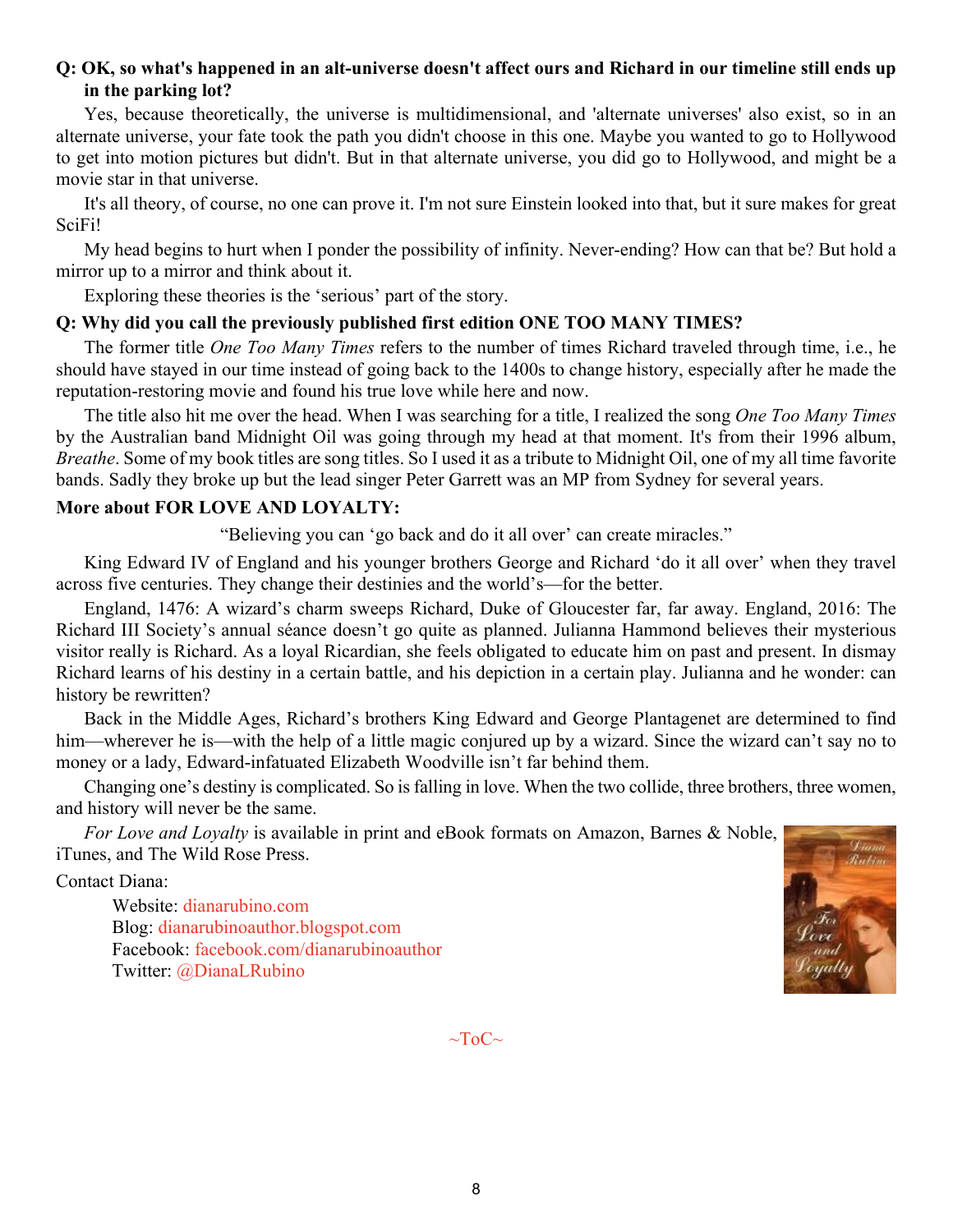Myrna Smith

#### <span id="page-8-0"></span>**Eviscerating Terry Breverton…**

#### **Richard III: The King in the Car Park**—Terry Breverton, Amberley, 2013

The second paragraph of the preface to this book brings up politics, citing Princess Diana and Margaret Thatcher, whose death "was generally regretted by those in the south of England, but not in many other parts of the country…There will never be a factual biography of Mrs. Hilda Margaret Thatcher"—Never? Even in 500 years?—"because our opinions and experience alter both writers and their audiences." But what has this to do with Richard III, his life and times? Is there some mystery about Mrs. Thatcher?

In the third paragraph, racism and colonialism are introduced, and Bishop Stubbs castigated. "Stubbs glamorized the barbarian Angles, Saxons and Jutes in their genocide of the Christian Britons…" Wait a bit. Isn't this, if not racism, an extreme form of ethnocentrism? How dare he imply that Christianity is better than the worship of Thor and Odin? Isn't that bigotry? He also takes a swipe at the progenitor of the current Royal family, a "minor princeling from Hanover, a country the size of the Isle of Wight." Hmm…sizeism! If size confers moral superiority, has he looked at the relative sizes of England and Wales?

Mr. Breverton, incidentally, sometimes uses "Britain" and "British" to refer to what is now Great Britain, sometimes to mean England and the English, and sometimes to apply to Wales and the Welsh only. No worries; one can usually tell by the context.

In paragraph four, the author brings up militarism, and Mr. Anthony Charles Lynton Blair. Who? Oh, he means Tony Blair. Note to aspiring political pundits: You get Brownie points for using politician's full names, especially if they are multiple (George Herbert Walker Bush), alliterative (Hubert Horatio Humphrey), or at all odd-sounding (Margaret Hilda Thatcher). I mean, isn't there something screamingly funny about being named Hilda, even if you never use that name?

In para number five, he attacks historical novelists. "A major problem is that historical novelists often stray from fact [doesn't all fiction?] to form a hypothesis [a hypothesis is a scientific term, and can be tested by experimentation. A novel has a plot—usually—not a hypothesis], which will in turn sell more books." …which is a Bad Thing. Didn't he write this book to sell? And didn't he sell a copy of it to the Richard III Society Library? He disapproves of much non-fiction writing as well. "When a non-fiction writer resorts to derogatory adjectives…describing one king, say Henry VII while his protagonist Richard III is a heroic warrior…one has to beware. The more adjectives there are…the more it usually betrays its author's biases." I'll tell you what betrays Breverton's biases. "…facts are disguised and stage-managed for the benefits of the corporation instead of the state." Ah yes. 'Everything for the state.' Wonder who said that? Perhaps he meant to say "people," but slips of the pen often betray one's true viewpoint.

In the next paragraph, he gets personal. "Even with a track record of writing over forth well-received non-fiction books…it is increasingly difficult for this author to be published." He admits this is not all attributable to conspiracy. There are fewer people who enjoy reading nowadays. Another self-revealing remark and an example of the argumentum *ad oppressum:* I don't get published because I'm being discriminated against. Maybe it's just because he is not that polished a writer? More on that below.

Next he goes after the Church: "We seem to be returning to medieval times, with tourists (pilgrims) being attracted to pay to see holy relics, thus giving the Church and its environment an additional income stream." (Money is the root of all evil, you know.) In the next sentence, with apparently no realization that he is writing of a different Church, he goes on: "Roman Catholicism in Richard's day allowed one to go to Heaven if one confessed to one's sins and endowed the Church with money and/or estates." Though not a Catholic, I believe this misrepresents Catholic doctrine. For one thing, it omits any mention of penance.

Next (I've lost count of the paragraphs) he excoriates Thomas Penn, the author of *The Winter King***,** about Henry VII. The way Breverton goes after Penn, Michael Hicks, et al. one would think they were wild-eyed Ricardians. They are not, but they do not overmuch admire Henry VII,"…there is a case to be made for Henry VII being the wisest and greatest king of England," per Breverton. Yet he assures us he can be even-handed and dispassionate.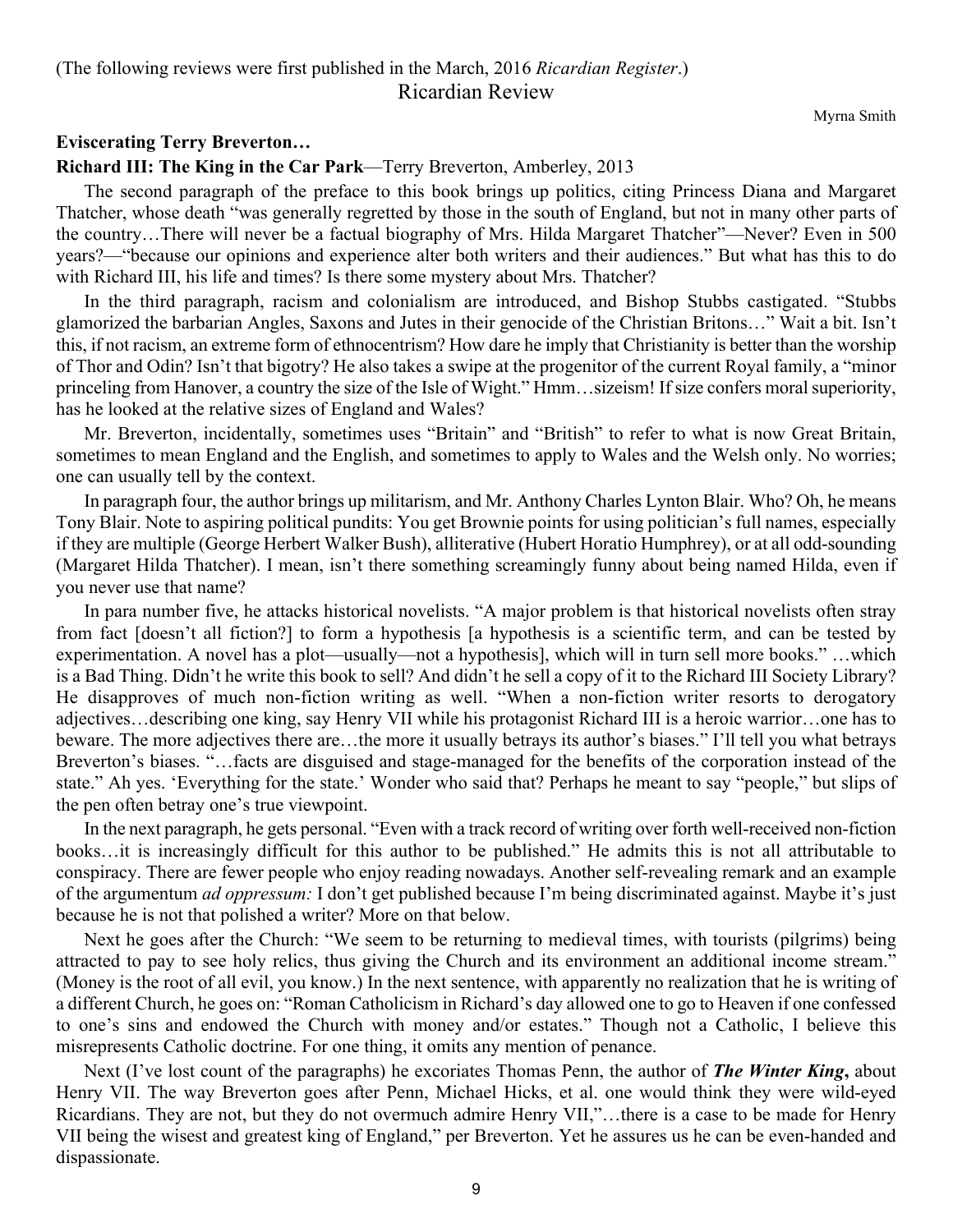All this and we have only arrived at the beginning of the Introduction! Only 176 pages left. Need I go on? I'm prepared to take up my lance and do battle for the cause. Just for the cause of puncturing the Breverton ego, if nothing else.

#### **Part 2**

Being an elaboration, with examples, of some of the points made in Part I, let's get the more trivial criticisms out of the way first.

Grammar: Pg. 82—"Her son was only 14 years younger than her." It should be "than she (was)." I can't help it. I paid attention in English Composition.

Here's one of my favorite gripes: "Devout believers in the Roman Church could literally get away with anything and still go to heaven if they confessed and paid enough to the Church. In Richard's case his gifts to the Church, in exchange for forgiveness for his sins, came from illegal confiscations of properties and fees." Literally*? Literally*?? You mean Richard is actually, literally, in Heaven right now, at the right hand of God? And more particularly, right next to Henry Tudor, who certainly made lavish gifts to the Church—which were a waste of good money, according to Mr. Breverton. More about that later. For right now, let's just say that people who confuse 'literally' and 'figuratively' are quite annoying.

More a matter of syntax than grammar is the way the author, 99 times out of 100, uses 'upon' for 'on', as in 'upon 20 January 1487.' Another annoyance, if a minor one.

Further, he doesn't seem to be able to count. Pg. 115: "Arthur was probably conceived two months before the couple wed. [My decimal digital computer says one month.] , and recent Ricardian novelists are attributing this to forcible rape." [That's one 'Ricardian' novelist, Philippa Gregory—who writes mostly about the Tudors.]

Did I mention that there are no footnotes or endnotes, and only a "Partial List of Sources?" And no index! Grr-rrr!

To go on to more factual criticisms: Terry Breverton hates Richard, to be sure, but not half as much as he hates Ricardians, it would seem: "Ricardians claim that [the Beaufort line] had been bastardised by Parliament" (not just Ricardians claim this) "so Henry, the son of Margaret Beaufort, had no claim to the throne. The same could be claimed against Richard—no recent books seem to mention that. Anti-Henry writers decry the fact that Henry's real claim came via his mother, whereas in fact Richard's real right also came via his mother. Both inherited through the female line." No recent book mentions this, because it is simply not true. Richard's mother, Cecily Neville, had Beauforts in her family tree, but Richard's, and his brother Edward's, claim did not come through her. Breverton had just spent the better part of a paragraph telling us about Philippa, the daughter of Lionel of Clarence, and Anne Mortimer, without mentioning that they were from senior lines. Richard's father, from whom he derived his right to the throne, was the Duke of York, and he was descended from Edmund, Duke of York, third surviving son of Edward III. John of Gaunt, Duke of Lancaster, Henry's great etc. grandfather, was the fourth surviving son. Even if the Beauforts were unquestionably legitimate, Richard had primogeniture on his side.

"(T)he Richard III Society had always disputed that Richard had a crookbacked appearance, as usual blaming 'Tudor propaganda..", but the skeleton is the same as the body depicted by Richard's contemporaries and later writers." Most Ricardians accepted that Richard may well have had uneven shoulders, though not knowing the cause until his skeleton was discovered. Breverton is careful to use the words 'crookbacked appearance' in the text, but the blurb on the back cover clearly calls Richard a hunchback. The author thus confuses scoliosis (curvature of the spine) with kyphosis (commonly called 'hunchback') and hopes we won't notice. Or maybe he doesn't notice himself.

"A blog was recently set up called 'The Henry VII Appreciation Society. Unlike the Richard III Society, with its royal patronage, it is a one-man-band… This is one person facing the members of two national groups of the Richard III Society, plus their American, Continental, Australian, Canadian and New Zealand branches." He thus argues, on the one hand, that Richard was certainly guilty—"What we can say is that nearly every important death in his time was connected with Richard contemporaneously"—and the majority is always right—and also argues from poverty and minority status. Poor little brave David, against the Goliath of the Richard III Society. You're not going to root for Goliath, are you? (I have checked out that blog, which seems to be mainly a recording of significant dates in early Tudor history.)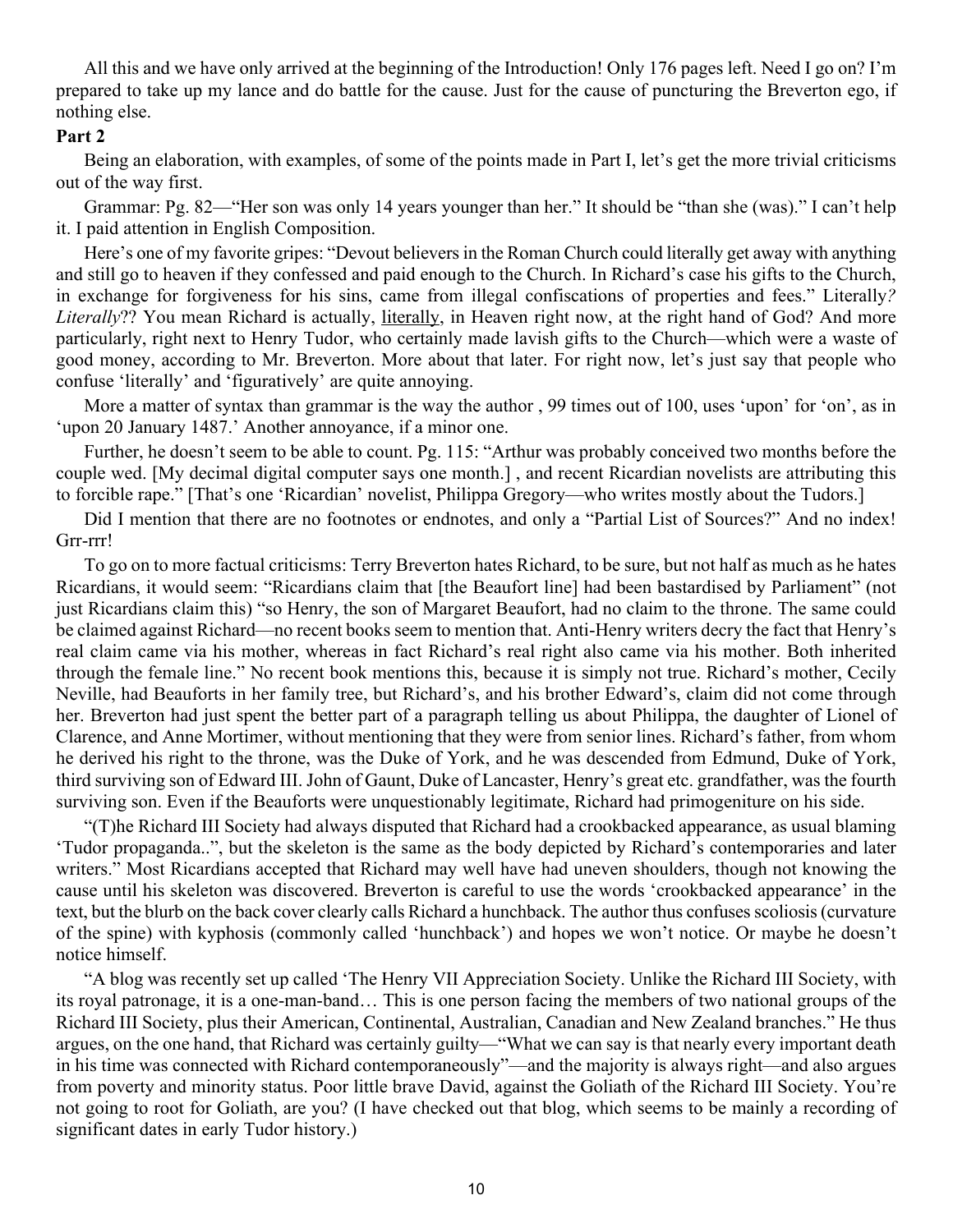That's not enough for TB (I'm tired of typing out full names), who decries 'hagiographies' of Richard, but proceeds to author one of Henry. "…Henry in his long reign was never involved in any estate-grabbing scandals, Richard was immured in them." The reader picks his/her jaw up off the floor, and reads on: "Henry redistributed estates illegally confiscated by Yorkists, but had no truck with upsetting the balance of the great houses and creating potential resentment and conflict." He contrasts Richard's shabby treatment of his mother-in-law, Anne Beauchamp, with Henry's: "In November 1487 [when Henry had been king for over two years—he was in no hurry to do right by our Nell] an Act of Parliament...restored to her the family estates. One month later, the countess conveyed most of her lands back to the Crown…This led to the effective disinheritance of her grandson, Edward, Earl of Warwick." And Breverton doesn't find that just a little peculiar? Doesn't necessarily mean that Henry bullied her, as TB accuses Richard of doing. He may simply have been a king of flim-flam artists (a viewpoint I rather favor, since I thought of it myself!).

On those occasions when Richard III and Henry VII did pretty much the same thing, such as post-battlefield executions, Breverton finds excuses for the latter, or points out that they are not the same thing at all, or Henry only did it a little bit. Henry's inactions are held up as virtues: He did not display Richard's head on a pole, "as Plantagenets were wont to do." Yes, and many of those Plantagenets were Lancastrians, Henry's ancestors and partisans. He deserves some credit for not being Margaret of Anjou, I suppose.

There is also the 'man of his times' argument, sometimes used in defense of Richard III. Breverton turns that argument on its head: "Plantagenet history is drenched in bloodshed and intrigue, whereby power was more important that legitimacy. This is Richard III's background…Several of Richard's predecessors had murdered their way to the crown or been usurpers, so his so–called royal bloodline was tangential at best…" Henry Tudor's background? "Over 200 years of fighters for independence." Welsh independence, he means. Honesty compels him to admit that Henry was twice as English (Boo! Hiss!) as he was Welsh, but he elides the fact that Henry actually did very little for the independence of Wales, though he did remove some of the anti-Welsh laws.

TB quotes copiously from Welsh poetry, hardly an unbiased source when dealing with an English king. One bard refers to King Richard ("the boar") as a 'Jew,' a "Saracen," and an "ape," none of which he was, and as "little," which was no doubt accurate. Breverton would not use such racial epithets himself, but the fact that someone in his own, less enlightened, time did, proves how much Richard was justifiably hated, and deservedly so!

Finally, TB gives an annotated list of Richard's crimes. Some so-called crimes might more accurately be described as civil torts (such as the Countess of Oxford affair). Some were undone almost as soon as they were done (the arrest of Stanley, et al). Some are just plain reaching. George Neville, Richard's ward, 'died in mysterious circumstances,' so he was murdered? The circumstances are a 'mystery' because no record survives of his cause of death, which would seem to lend credence to the conclusion that it was a natural death. If Richard did kill him, he did so at the worst possible time for his long-term benefit, so it can be put to simple bloodthirstiness. Same with the death of sister-in-law Isabel Neville, for which he had no motive whatever. (He does name Richard's guilt in her death as "unknown," which, translated, means "ridiculous.") He forgets to list Isabel's infant son, who died at the same time she did.

Terry Breverton does bring up some points that pro-Ricardian, or neutral, historians should probably give more attention to, such as the executions of Rivers, Grey, Vaughan, et al, But when one has said that, one has said just about everything. Not quite everything—the above is just a 'partial list.'

Just to show how ecumenical and even-handed I am, I am now preparing to eviscerate John Ashdown-Hill well, mildly anyway. If there is such a thing as a mild evisceration.

#### **…and John Ashdown Hill**

*The Mythology of Richard III*—John Ashdown-Hill, Amberley Publishing, Stroud, Glos, 2015

In the first paragraph of his Introduction, Mr. Ashdown-Hill says: "Richard III's life story was rewritten…by the propagandists of his victorious opponents…Should anyone have the slightest doubt that such things still happen today…they have only to look at how the story of the rediscovery of the king's remains…has been edited…the story seems to have been chiefly manipulated by the University of Leicester Press Office and its associates in order to claim maximum kudos in respect of the discovery…Evidence of this activity is presented in part 7 and the appendices (of this book.)" It is understandable if JAH (I'm giving him the same initial treatment) feels he has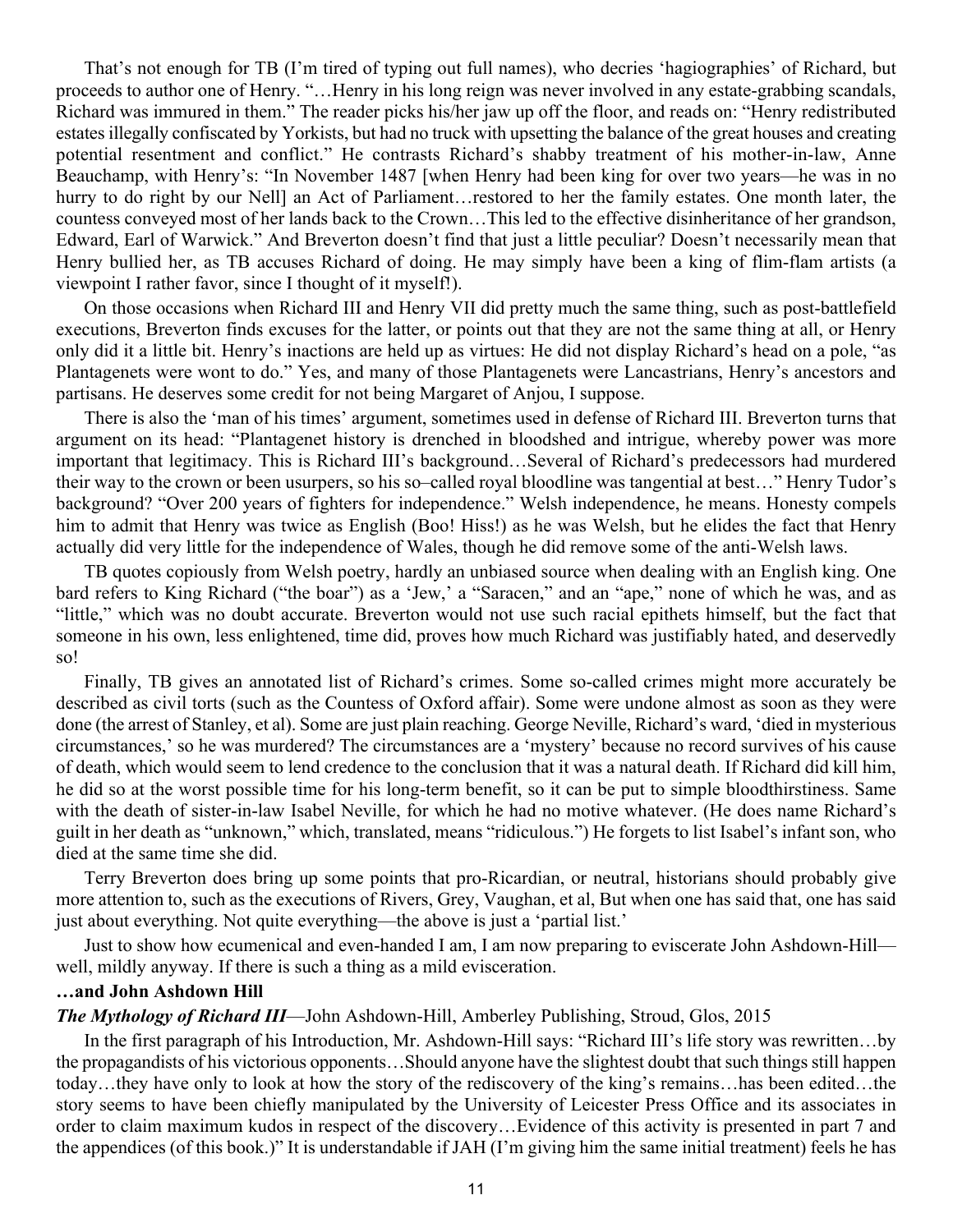not gotten the proper credit for his efforts, and that he would want to set the record straight But why does he not just do so, and then drop the matter? Instead, it seems to have become a sort of King Charles' head with him.

Just as TB dragged Margaret Thatcher and Tony Blair into his thesis, the author finds modern parallels, in the late Shah of Iran and in the Perons (with photographs in the picture section). He criticizes Charles Ross, not so much for writing a critical history of the king, but for accepting the story that Richard's bones had been thrown into the river, although at the time of his writing, he most likely believed this to be true. He criticizes the Leicester Visitors' Centre for not referring to Eleanor Talbot as Queen of England. Really, did he suppose that they would? As she never made any claim to be, and was never anointed, the most one can say is that she was queen *de jure*, but not *de facto*.

He finishes: … "But in the end, it is always far better to be left with an open question to which we know that we can offer no simplistic answer, rather than to be palmed off with an easy 'answer' for which, in reality, there are is absolutely no historical basis." All this, and we are only at the end of the Introduction! And, true, Ashdown-Hill is going to destroy myths, some of which we didn't even know were myths. Was Richard born in Fotheringhay? No proof of this, the author says, even though Richard probably wrote it himself in his Book of Hours. If he didn't know (albeit by hearsay) who did? Need we dig up his long-form birth certificate? The story that the King rode a white horse at the Battle of Bosworth, which we have come to accept, is likewise a myth. But he had to ride a horse of some color, and it probably does no harm to consider it a white one, at least in a fictional setting.

In spite of his claim to present the absolutely proven truth, and nothing but the truth, the author unconsciously indulges in a little myth-making of his own. The evidence of the bones, JAH states, proves that Richard was 5'8", above average height for the 15<sup>th</sup> century. No, they prove he would have been about that height if his spine was straight. Later, when discussing his burial site—the original one, he claims that '(p)resumably an average-sized grave was dug, but when Richard's corpse arrived it proved to be of somewhat above average height." So he grew post-mortem from average to tall! George, says the author, was the real shrimp of the family. This is based on a guesstimate by the chronicler Jehan de Wavrin, of the ages of George and Richard when the latter was about eight. He thought that George was the older, but only by about a year, rather than three years. Children grow at different rates, and de Wavrin might have been judging on factors other than height. JAH overlooks the fact that the Scottish prelate Archibald Whitlaw referred to Richard's slightness to his face.

Thanks to Ricardian fiction, we have come to think of Cecily Neville as being tall and blonde and Richard of York as being short and dark. All a myth, with no proof. Ashdown-Hill thinks it was the other way around, but there is no proof of this either. Genetically, it was quite possible for both parents to be short, or for both to be tall, and the offspring to show a variety of statures.

#### **Part 2**

I will admit that the following are simply quibbles, but as JAH has seen fit to quibble about them, so will I. On page 31, he castigates a headline writer for stating that Richard III had kyphosis (which he did not) and intestinal parasites (which he did, but so did most people at the time). The first is simply not true, the second 'terminological inexactitude,' as parasites do not 'infect,' they 'infest.' That would seem to be a distinction without a difference.

On page 74, he writes "Henry IV seized the throne form Richard II by force in 1399. Edward IV took the throne from Henry VI in battle in 1461. Henry VII took the throne from Richard III at the battle of Bosworth… Yet, curiously, not one of them is normally called a usurper, either by modern historians, or by the general public…" Really? I have never read a history in which Henry IV is not described as a usurper, and even Tudorphiles admit that Henry VII had only a weak genealogical claim.

On page 104, he examines the evidence that Richard ate a lot of fish, as Catholics were obliged do at certain times. Then he tells us about the Bryene family, who ate fish not only on Fridays, but also on Wednesdays and Saturdays. "The Howard household did not go that far. But maybe Richard III did—making him one of the truly pious in terms of his diet." And maybe he didn't. Without a baseline, we can draw no conclusions on how many times a week he ate fish, much less his reason for doing so. Several times, JAH draws conclusions on similarly flimsy evidence or none at all. "Elizabeth [of York] was delighted at the prospect of a foreign royal marriage." There is no proof of how she felt about a betrothal to Manuel of Portugal, and the very fact that she wrote to John Howard asking him to run interference for her would seem to prove the contrary. "One result of [Richard's defeat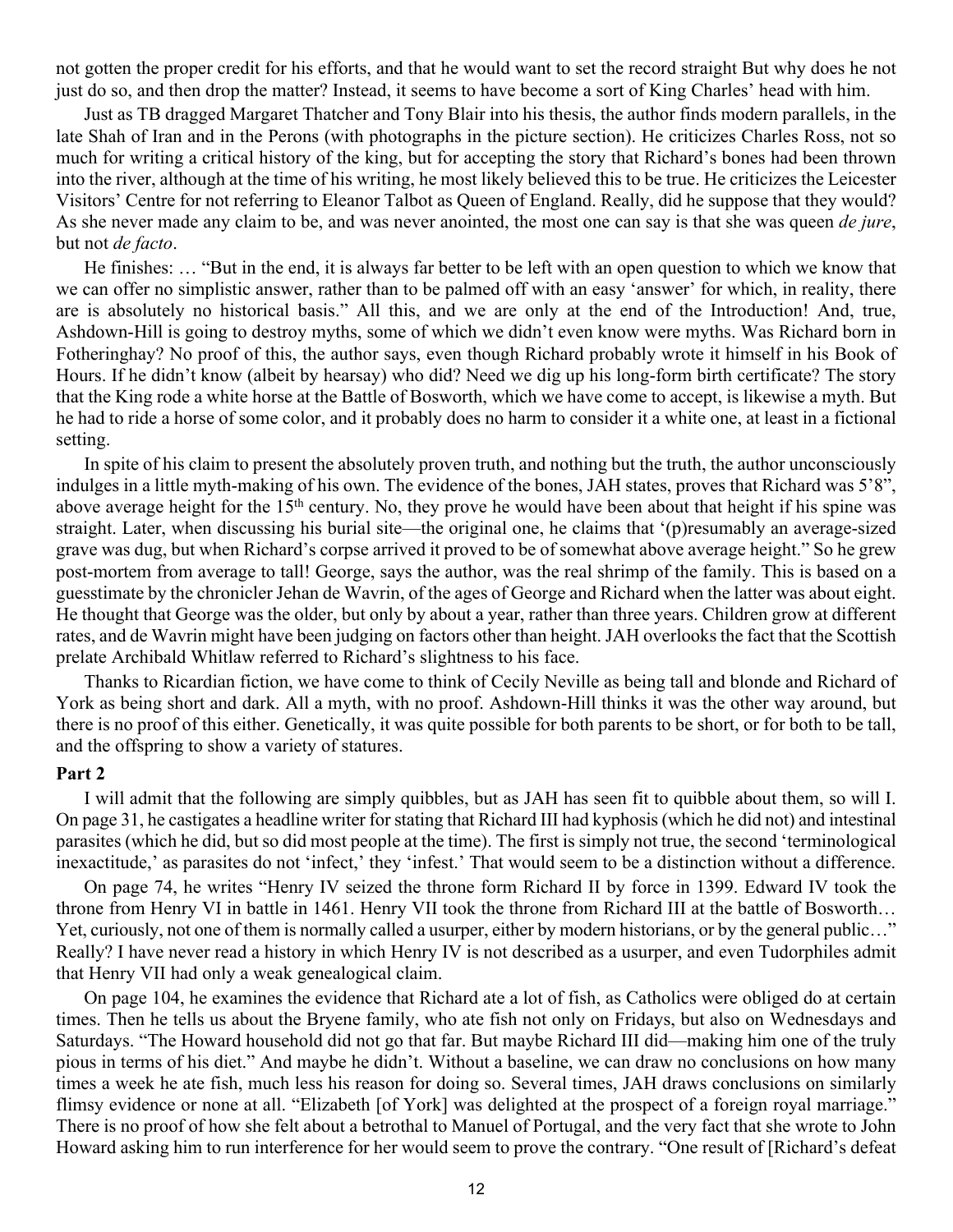and death] was that Joanna [of Portugal] never married and became a religious. But that was not necessarily caused by Richard's death.

This brings up one of the themes that JAH returns to time and again. Richard was a Catholic who is now buried in a Protestant cathedral. Blasphemy, blasphemy! No, according to him, Richard was not a 'Roman Catholic.' "…the new, independent 'Church of England' coined the term 'Roman Catholic' to refer to the now opposed Catholic ('Romish') Church, while at the same time highlighting the fact that its English adherents were…of dubious patriotic loyalty." Couldn't it just be a retronym, along the lines of 'land-line phone,' or even 'Eastern' or 'Orthodox Church?' But no, it was all spin doctoring by those bad, bad, blasphemous Anglicans, who were responsible in the seventeenth century for 'inventing' (out of whole cloth) the festival of Guy Fawkes day.

Since Richard had the full funeral rites, if not the full panoply, of the church to which he belonged, and we have to assume that they "took," what difference does it make what someone else decides to do 500 years later? It does make a difference to JAH. He uncovers another evil motive for Richard's burial in the Cathedral: encouraging the tourist trade, and 'profit-making.' In this, he is very much like Terry Breverton. Profits are bad, money is bad. This seems special pleading, coming from an adherent of a church that is not exactly impoverished.

**Don't get me wrong, JAH is entitled to hold forth on his belief, as TB is to publicize his (Welsh nationalism). They are both free to prostelyze for their viewpoints But it doesn't seem to have occurred to either one that you don't win converts by insulting a large proportion of your readers.**

Have I nothing positive to say about *Mythology*? Quite a bit, actually. JAH has done meticulous research on the possibility, promoted by Michael Hicks, that the bones are not those of Richard III, and finds an 85% probability that they are. He devotes the first of his appendices to this. He also points out the blood relationship of Lord Hastings to the royal family, which most historians miss. Given my natural bias in favor of Richard, I would have given this book four stars to begin with, then added a star for the completeness of his research. But then I must subtract stars for committing some of the same sins Terry Breverton does: illogical arguments, begging the question, and making the book more about him than about its presumed subject. Final verdict: 3.5 stars.

Maybe it's not possible to write a completely neutral biography of Richard III, neither a hagiography nor a demonology. Ricardian novelist Mathew Lewis comes close in *The Wars Of The Roses: The Struggle for Supremacy* (Amberley, 2015), and Michael Jones in *Bosworth: The Battle that Transformed England* (Pegasus, NY, 2015). Neither of these is, of course specifically a biography of Richard alone. I hope to review these in the next issue, as I am afraid that reviewing them in such close proximity to Mr. Ashdown-Hill's and Mr. Breverton's offering may color my reaction, one way or the other. In the meantime, here are a couple of quick overviews,

*Kings & Queens of Great Britain: A Very Peculiar History* (With added blue blood) (Antony Mason, Scribo, Brighton, no date given) [ed. Note: Amazon lists the publisher as Book House, with the date of April 1, 2014]

This is a pocket-sized compendium of all the rulers from Saxon times to the present, with varied typography and cartoonish illustrations. The section on Richard III has him saying: "You'll be hearing from my lawyers, Mr. Shakespeare…and my lawyers have swords." The text, however, admits that "(w)e shall probably never know." Mostly but the authors may soon be hearing from Princess Anne, due to the proofreader having apparently fallen asleep. The section on the Princess Anne has her having a child seven years before her marriage. The front cover aims for ecumenicism, featuring a Saxon, a Plantagenet, a couple of Tudors, a trio of Stuarts, a Hanoverian, and Queen Victoria, as well as the present monarch.

*The Tudor Tutor: Your Cheeky Guide to the Dynasty*—(Barb Alexander, Skyhorse Publishing, Delaware, 2015).

This is written by a woman who hosts a blog of the same name, and illustrated with non-cartoonish portraits by Lisa Graves, who co-owns the copyright. In fact, the portraits, which include one of Richard III and one of James I and VI, might be called a bit flattering. Naturally narrower in scope than the previous book, and a bit thicker (but still only 148 pages), it opens with a run-down of the Wars of the Roses, "…a series of civil wars between two sides of the same family. (This is known in some families today as "the holidays.")" That is very much the spirit throughout. A few errors creep in, such as dating the Battle of Bosworth on August 7, thus going Henry Tudor a couple of weeks better in pre-dating! No doubt this is the result of translating from the Gregorian calendar to the Julian, but other dates, such as birthdates, are not changed. The reader should not beware, perhaps, but read with care.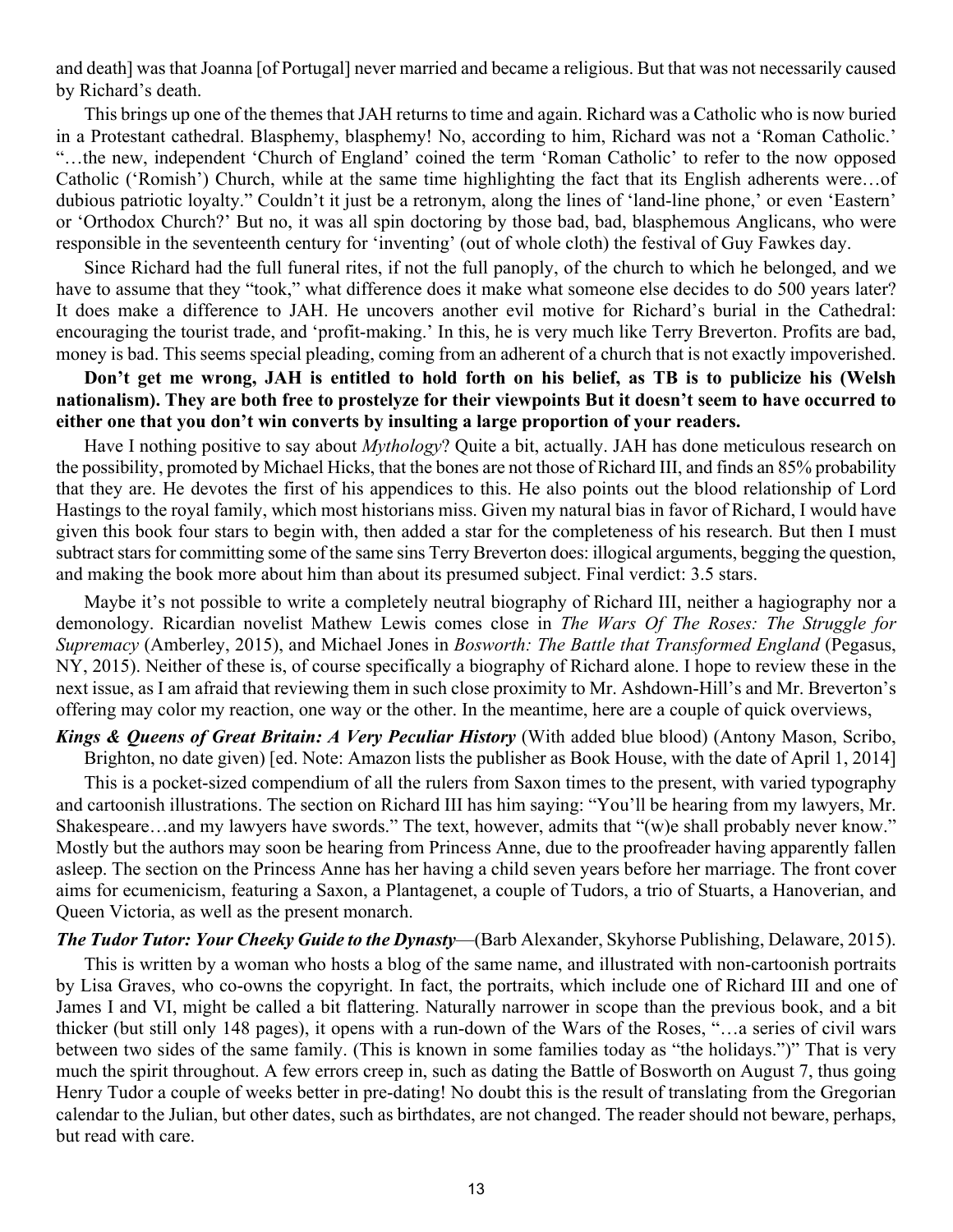#### **Eviscerating chick-lit…**

*Cicely's Sovereign Secret: A Story of King Henry VII's Private Matter*—Sandra Heath Wilson, Buried River Press, London, 2015

This is the fourth in Sandra Heath Wilson's series about Ciciey Plantagenet, sister of Elizabeth of York, and a bit more serious than the preceding three. It is less of a bedroom romp, though there is a fair amount of bedroom activity involved.

The cover of this book, like the previous ones, does not run to the buxom belle in ropable bodice typical of the genre. Instead it features a stylized dragon twisting around to bite its own back. A metaphor? But what does that have to do with a "Sovereign Secret?" Nothing really. Cicely's secret, which she is trying desperately to keep any Tudor from finding out, is that she has borne a son to Richard III. That, however, was revealed to us early in the series. Ms. Wilson has promised that we would learn certain things in this volume: (1) the identity of the woman (or one of them) 'who taught Henry Tudor the arts of lovemaking.' We do learn her name, but she does not appear as a character, having died. (2) The identity of the mysterious older man known as Tal. He is not Taliesin ap Gruffyd, though possibly partially Welsh, as he has written Welsh poetry. But 'Tal' is short for something else.

We also learn that John ("Jack") de la Pole has an almost feline talent for survival. He 'dies' and is resurrected twice, so far. But the secret of the title would seem to be the secret of Cicely's sovereign, Henry VII, and it would be about the son he left behind in Brittany. What is so secret about that? Almost all noblemen had at least one by-blow. There has to be more to the story than that, and there is. There is a subplot involving that by-blow, Roland de Vielleville, and Cicely's 12-year-old sister, a precocious flirt and even more precocious schemer. Even his own father calls Roland "an insufferable little prick." (Pot, say hello to kettle! Acorn, meet tree!) But let's be fair. Henry was not responsible, except genetically, for how Roland turned out, as he didn't raise him. Nor is Roland's character a deep dark secret.

It may strike the thoughtful reader that the real secret Henry is trying to hide from the world is himself. One character describes him as "unbalanced," or, as we would say nowadays, schizoid. He does seem, at times, to do or say things that he has no memory of afterward, although at other times he is quite conscious and deliberate. Cicely realizes all this, yet she sees another side to Henry. He can be "loving, warm, amusing, engaging." Perhaps Ms. Wilson, and therefore Cicely, literally sees this. The upper classes of the Renaissance had begun to use portraiture as later centuries would use photography: for propaganda purposes, but also just to mark the passage of time. We have a series of portraits or sketches of Henry, including those dating from his stay in Brittany and France. Can we see in them a hopeful and vulnerable young man who, with a little effort, could be quite charming? And who gradually morphs into the grasping old cynic of the Sittow portrait?

At least, that's one theory. He might have been, as Ms. Wilson points out in a previous book, as dull as ditchwater and about as opaque. But then why write about him at all?

Perhaps to resuscitate something of that early vulnerability, or to work up some sympathy for Henry VII, the author has given him a number of illnesses. In a previous book, she admits 'causing' Henry to come down with TB years before he actually did. In this book, she really piles it on. Though only in his early 30s, he already has gout and bad eyesight. The latter he acquired by checking his account books by candlelight. Couldn't he do that in the daytime? Reading glasses, he thinks, are for old people, so he uses a magnifying glass instead. I know spectacles were in use in the 15<sup>th</sup> century, but were magnifying glasses? Somehow the idea of a Sherlock Holmes in deerstalker and doublet, carrying a magnifying glass, is a bit ludricious. Eventually, Henry breaks down and gets a pair of specs.

That's only a minor problem, though. To advance the plot and no doubt so that Cicely can save his life, the author gives Henry a particularly nasty and painful digestive upset. This is not the result of premature aging, nor the fickle finger of fate, but of the flickering fingers of a poisoner. Like other monarchs in his position, Henry had tasters, so the culprit had to be someone close enough to him to slip poison into his wine after it had been tasted. It wasn't Cicely, and it wasn't the same person who poisoned Edward IV, so who? (This is what is known as a teaser. I know, but you will have to read the book to find out.)

There is much plotting and counter-plotting, both dynastic and personal. Richard III appears only near the end of the book when Cicely conjures him up (from her imagination—no witchcraft here) to give her some good advice. There are one or two mild anachronisms. Elizabeth, for example, wears the new French hood, but still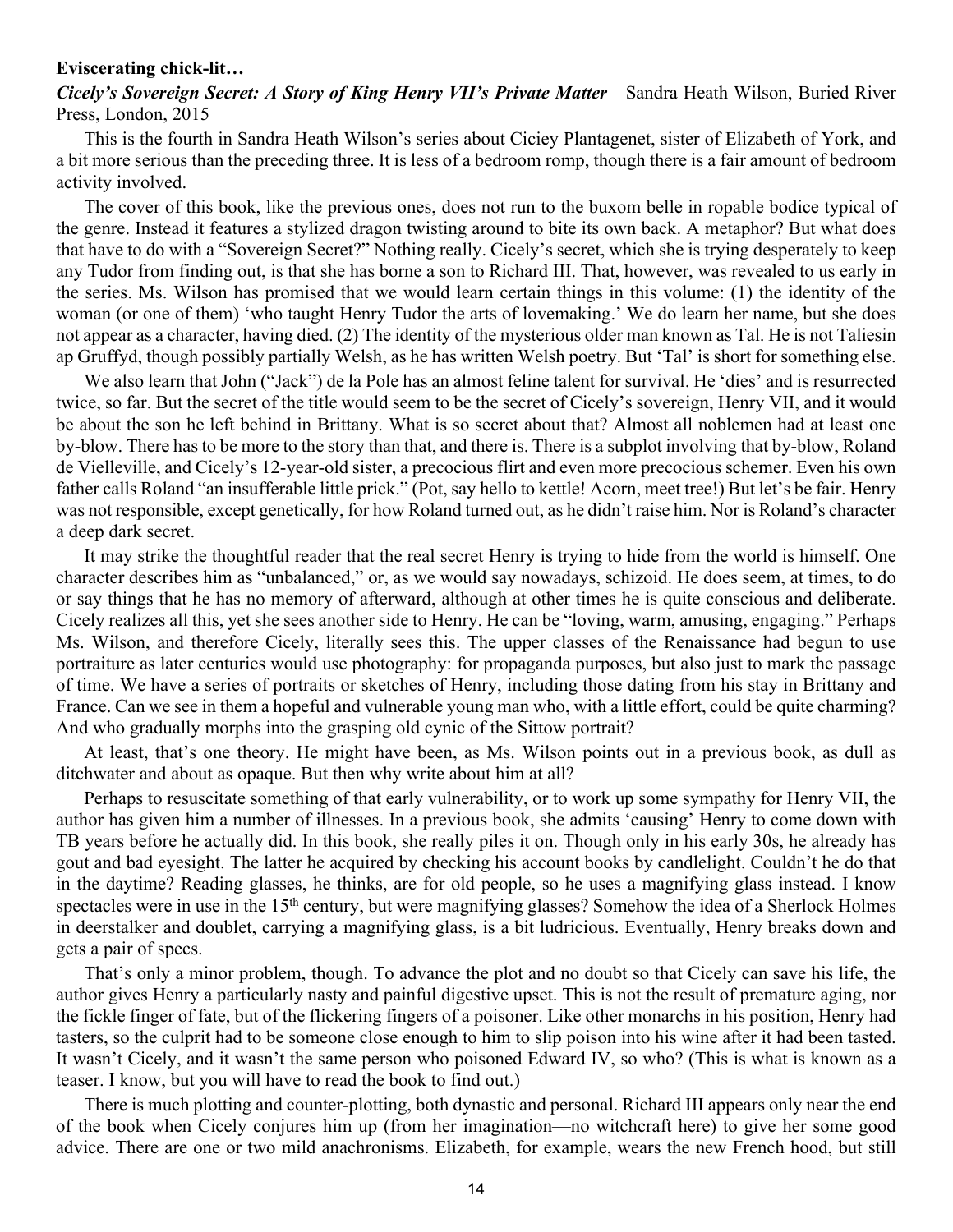shaves her eyebrows and forehead in the old fashion. All her portraits, admittedly painted later, show a normal hairline.

My chief complaint about this book is that there are too many loose ends. Cicely complains of being barren, but in real life she had children during her marriage to Lord Welles ('Jon'), though they did not live very long. And speaking of long lives, how many more will Jack of Lincoln have? What will happen to Cicely and Richard's son, Leo Kymbe? He is much too young to be 'Perkin Warbeck,' who isn't even a gleam in Margaret of Burgundy's eye here. Could Leo turn out to be the bricklayer of Eastwell, assuming he could fudge his age by a decade or so? Maybe he just decided to lie low. In this story, he is in as much danger from so-called 'friends' as from Henry Tudor. Relations between Henry and his Queen are worse than ever, but he would seem to be devastated when she died. Was this faking? Did he lock himself away so nobody could see him turning gleeful cartwheels? Figuratively, of course. Gout would have prevented actual acrobatics.

But the big question is: How many more books will there be in this series? And, given that I am no longer in my first youth, am I going to be able to read them all? Come on, can't we hustle it up a bit?

#### *Plantagenet Princess, Tudor Queen: The story of Elizabeth of York*—Samantha Wilcoxson, Middleton, DE, 2015

Both this book and *Cecily's Sovereign Secret* might be classified as chick-lit, but could not be more different. The cast of characters have the same names, but divergent personalities. There is a different Elizabeth, a different Cicely, a different Anne, and definitely a different Henry VII. The one point of similarity is the character of Richard III. Elizabeth is confused as to her feelings toward her uncle, and he does not make any 'after-death' appearances to straighten her out.

Elizabeth is a truly pious and a truly good person (the two do not always go together). Her chief preoccupations seem to be doing good works, keeping the peace, and acting as matchmaker for her sisters, her cousins, and her aunts. But she is not entirely a goody-two-shoes. She is vain enough to regret the onset of crows'-feet and additional chins, but is philosophical about it. At times, she can indulge in a little minor pettiness; for example, refusing to move over on a bench to make room for her husband, and enjoying the minor power this gives her. Since she is highly pregnant at the time, he doesn't mind too much. She is a little irritated with her colicky second child. Henry shows more patience with little Margaret.

Elizabeth is even a little ditzy at times. "The child robs me of my brain. I always wondered why my mother claimed that, but now I know…" I didn't have to have twelve children to know this is true, but it is only temporary. I think. At other times, she can be quite prescient: "Elizabeth loved Henry, but recognizes that at times he appeared as though he was a merchant playing king for the day. One reason that many avowed and devoted Ricardians, like Ms. Wilcoxson and myself, are fascinated by Henry Tudor, is that he seems to wear a Harlequin mask, which we yearn to peel off to reveal—what? The good man, buried however deep? Some unimagined horror? Or nothing but air? Is it just masks all the way down?

Their marriage is fairly happy to begin with, but undergoes some rough patches later. Most marriages do, but probably not for the same reason. Few men are in a position to execute their wife's relatives.

Elizabeth always had doubts about her brother's fate. She sets out to do some detective work. It's a slow process, and when she is incapitated by pregnancy or childbirth, she uses the help of her faithful servant, Jayne. Eventually, she does find out. Although the solution is not unique—I have met it before—it is not one of the usual suspects.

By contrast with Sandra Wilson, Ms. Wilcoxson is not comfortable with writing sex scenes, so this is implicit rather than explicit. That is not a problem. The problem here is that there is little conflict or contrast. The good people are not 100% good, and there are few outright villains. Even the murderer of the princes is not totally evil. A black-and-white, good vs evil melodrama may not be realistic, but it is possible to go too far in the opposite direction, and wind up essentially pale grey.

#### **…and dude-lit…**

#### *The Doom Assigned*—Richard Unwin, Middleton, DE, 2015

Unlike the previous books, this is dude-lit, with all that involves. Mr. Unwin has written a series of historical novels about the de la Halle family, armourers. This is an alternative history about alternative de la Halles. His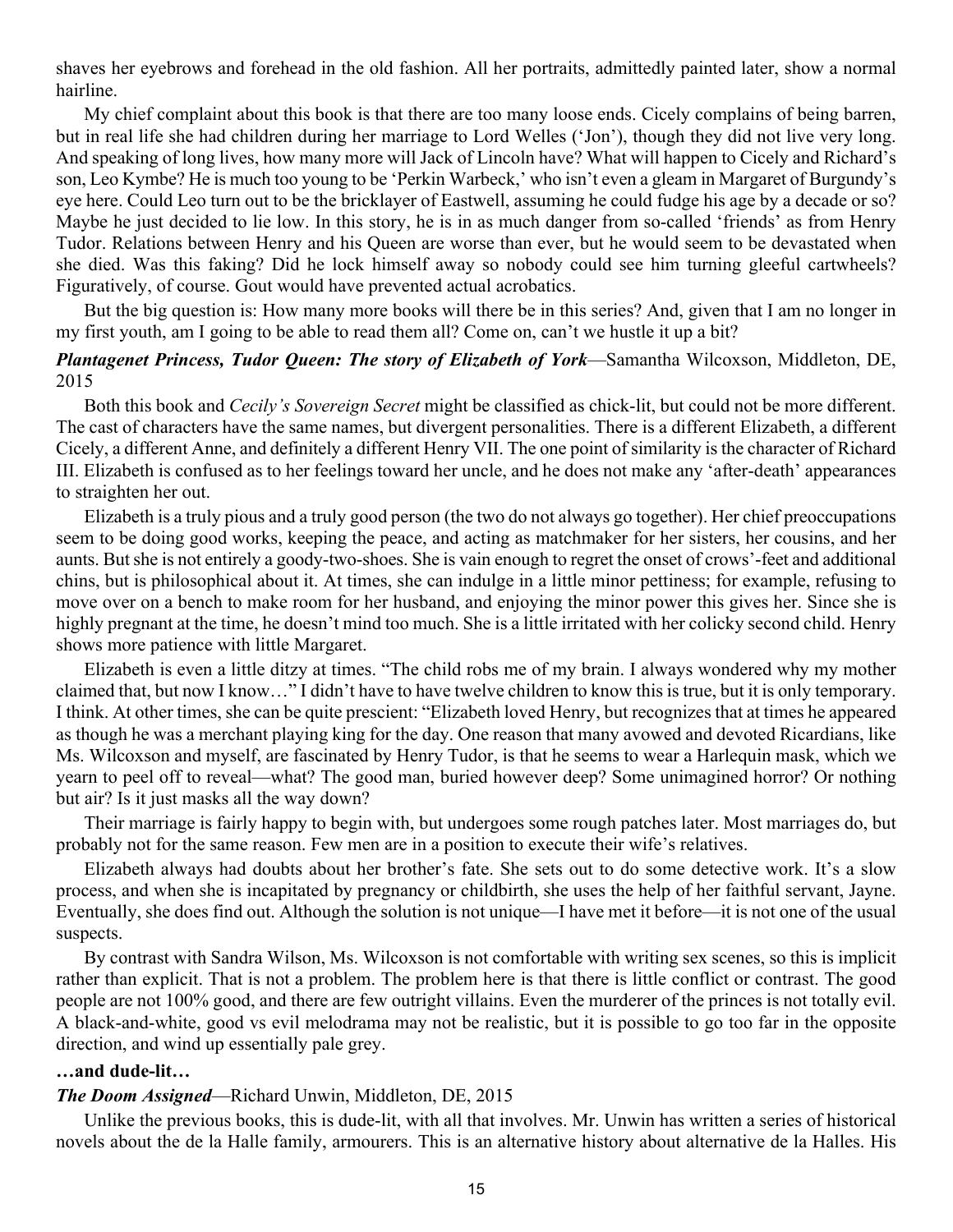father, Laurence, was the King's armourer, going to Bosworth Field in that capacity. Robert is an apprentice armourer, and also a squire—too young to be a knight, but still a soldier. He will be knighted by Richard, deservedly.

Henry Tudor, though defeated, does escape the field. It is the Earl of Oxford whose body is slung over the back of a horse and taken away to a hasty burial. But don't worry; Henry will come to a sticky end—literally. Jasper Tudor and Rhys ap Thomas are captured and executed. Richard earns his sobriquet of Good King Richard by commuting their deaths to simple hanging, without the drawing and quartering. If the author intended this as irony, it went over my head.

John Howard, Duke of Norfolk, is killed on the field and succeeded by his son Thomas. But he is still in command as late as page 227, and then the Duke is referred to as Thomas, then John, then back again to Thomas. Please, proofreader needed here! Like Ms. Wilkinson, Unwin doesn't go in for sex scenes. Wilkinson is writing about a young virgin of good family. Robert may be a virgin—he's only 15—but isn't that when youths are at their randiest? Mind you, he is mature for 15, fighting like a grown man.

Robert has many hairsbreadth adventures, meeting his future stepmother, who just happens to be the daughter of Ankarette Twynho, and his own future wife, who is an attendant of Joanna of Portugal. There is an attempt, thwarted by Robert, to poison Joanna. But to what purpose is never explained. And while it is understandable that Margaret Beaufort would want to go on fighting, simply for revenge, why do the French and Scots stay in the fight, with no figurehead to back? A maddened Margaret makes an attempt on Richard's life, which is unsuccessful, indirectly because of Richard's scoliosis.

There is a modern-day epilogue where the 21<sup>st</sup> century Robert Hall and his family visit Morecambe Bay, and Robert feels a sense of déjà vu. We learn that there have been ten King Richards in all (goodness, isn't eight enough of anything?) The fifth one doesn't appear to have been any prize—according to legend, he walled his wife up. Richard VIII was pretty much a no-goodnik, too. Richard X is now ruling, one of an unbroken line of English kings. No Welsh, Scots or Germans need apply. We also learn that Richard became known as Good King Richard because "…his policy was to strip the nobles of their and rely on the goodwill of his people. He made a series of laws that benefited commerce rather than landed interest." We would like to learn just how he did that. The real Henry VII made an attempt to break the power of the nobles and support commerce, and not even his most ardent supporters calls him Good King Henry.

A fun adventure, but if you are looking for accuracy, why are you reading an alternate history?

#### *The Arrival of Richard III*—Kari August, Mountain Track Publishing, Denver, Co, 2015

…in Estes Park, CO, in 2012. How did that happen? Simple. He is 500+ years late showing up in the ante-room of Heaven, and discovers that his bad reputation has preceeded him, and may result in his being sent to the Wrong Place. Management agrees that mistakes were made and Richard deserves a chance to make his case. He is sent back to the home of a relative, his first cousin, 18 times removed, Ned York. The nerdish but likeable Ned is disbelieving at first, then frustrated. His cousin, both imperious and impulsive, can drive him to banging his head on the dining room table. ("You'll hurt yourself if you keep on doing that," says a solicitous Richard.) But what can he do? Blood is thicker than water, after all. And there are compensations. Somewhere along the way, Cousin Dickie has become melded with the reincarnation of Felix Under. He quickly masters the use of the vacuum cleaner and kitchen appliances (automobiles not so much) and turns out to be a gourmet cook. (Maybe Ms. August should have included some recipes? The English shortbread cookies with caramel frosting sound delicious. Yes, I know shortbread is Scottish. Try to convince Richard of that!) He also becomes addicted to a shopping channel on TV. Even that has an upside, as Richard York becomes quite the businessman. Oh, and there is romance, and a Cousin George, and the Estonian Mafia, and…you name it.

Many amusing situations result from the clash of cultures. On learning that German barbarians now occupy the English throne, Richard wants to raise an army to reclaim his kingdom. Richard's old-fashioned sense of morality and honor leads him to matchmake for his relative, and his relative's relatives and friends. There is a satisfactory ending for all concerned, even George, and yes, including Richard, who decides that the mending of his reputation is not as important as the happiness of his kin. Blood is thicker, after all.

I am happy to report that there are some people in the land of Twain and Hemmingway who understand the rules of grammar and punctuation, if there are those in the land of Shakespeare and Dickens who do not.

Utterly ridiculous—by intent—but fun.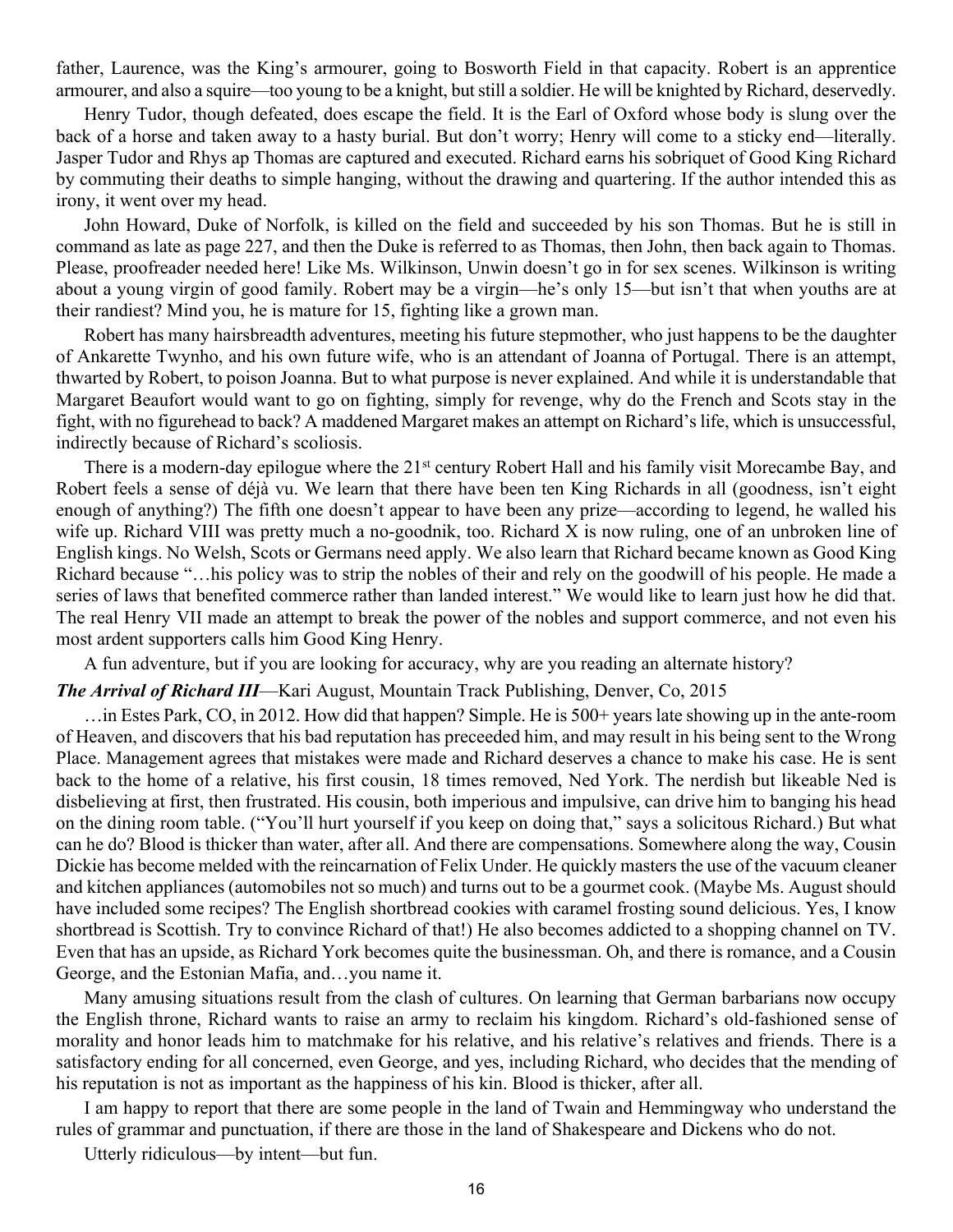#### **Eviscerating a hero…**

#### *Henry V: The Life of the Warrior King & the Battle of Agincourt 1415*—Teresa Cole, Amberley Publishing, Strout, Gloucestershire, 2015

I must admit that Henry V has never been one of my favorite monarchs, being a bigot and a persecutor of Lollards, so I approached this books with more a sense of duty than anything else. Ms Cole has made me realize that I have been projecting modern attitudes onto the 15<sup>th</sup> century. By the standards of his own time, Henry would have been regarded as tolerant and even-handed. And the Lollards were not entirely without stain. John Wycliffe's original intent was to reform the Catholic Church, which he regarded as corrupt. (Doubly so, since there were two separate and distinct popes in his time, both corrupt. It is correct to regard Wycliffians as proto-Protestants, perhaps. But the movement soon became as much political as religious. Nor is it correct to regard Wycliffe's followers as democrats (small 'd'—or small-r republicans either). He was not for the separation of church and state, in the Jeffersonian ideal—the government should keep its nose out of the church's business. He believed that the state should step in and reform the church if it wouldn't reform itself. This was only a step, as the author points out, from the belief that the people should step in and reform the state, if it showed no signs of reforming itself. Hence the Peasant's Revolt. Like Martin Luther later, Wycliffe was no doubt shocked by what he had indirectly brought about.

This was before the beginning of Henry V's reign, of course, but an important part of the background, as was the invasion and usurpation of Henry's father, Henry IV, or Henry of Bolingbroke. Up front, Ms. Cole gives us a Cast of Characters, and in appendices, mini-biographies and family trees. The average reader may still find the relationships a bit confusing. Everybody seemed to be related to everybody else in the upper classes at least six different ways. Henry and his brothers might have been their own uncles in one way or another, but they were very close and supportive as a family. The author suggests that one reason for this might have been that they lost their mother so early, when Henry was only seven, and all four of them were born between 1386 and 1390. Thomas and John were raised, like their older brother, to be soldiers, and the youngest, Humphrey, to be a scholar. Whether this was arbitrary or reflected a natural bent on their parts cannot be known. Not every king had such loyal brothers.

Ms. Cole writes concisely, in a straightforward, informal manner, but without inserting personal opinion into the matter. She makes the convoluted politics of the time as clear as anyone can, and gives a very good overview of the titular battle—which of course was far from being Henry's only battle or even the only battle of that campaign. Agincourt does, however, take up several chapters: "Preparation," "Harfleur…" the battle itself, and the aftermath. Henry was a skilled general, but he could have achieved little or nothing without good troops, and more specifically, longbowmen. One archer by himself wasn't much, but "a force of several thousand longbowmen could send a storm of some 30,000 arrows a minute towards an enemy, 'so thickly and evenly that they fell like snow.'…" In effect a super-weapon, the WMD of their day.

One thing she omits that I think should have been included is a portrait of the king, other than the half-face that appears on the dust-jacket. (Why do publishers do that?) Henry may have chosen to be painted in profile because of an arrow scar that disfigured one side of his face. It may have been a badge of honor, but it wasn't pretty. The author describes the probable method of removing the arrow point from his face, which I will not quote here, both for reasons of space and the *euuew* factor. Other pictures are well-chosen, however.

Ms. Cole doesn't doubt that Henry had charisma; a great war-leader must have that. But little can come across on the printed page. She tries to ameliorate, as far as possible, his stiff and priggish image, without giving him the kind of fictional past that Shakespeare did. Cole thinks that there are so many reports of his rowdiness as a young man that there must be a little truth to them, but it would seem to have been very little. He had no reported mistresses or illegitimate children. Not surprising in his monkish son, but Henry V? A soldier? A man's man?

Teresa Cole sums up Henry's legacy this way: "When we want to be inspired by a national hero he is more accessible than Alfred the Great, more English than Richard the Lionheart, more stirring than Lord Nelson. It was not a coincidence that in the dark days of the Second World War Churchill demanded that a film be made of Shakespeare's Henry V…." One of his legacies is that he was English, and thought of himself as such. Closer to his own time, Henry had a great influence over his successors, who all, in their own way, tried to emulate him, some militarily, some in his probity, some in their Englishness. At least this was true until 1603. The Stuarts came from a different tradition.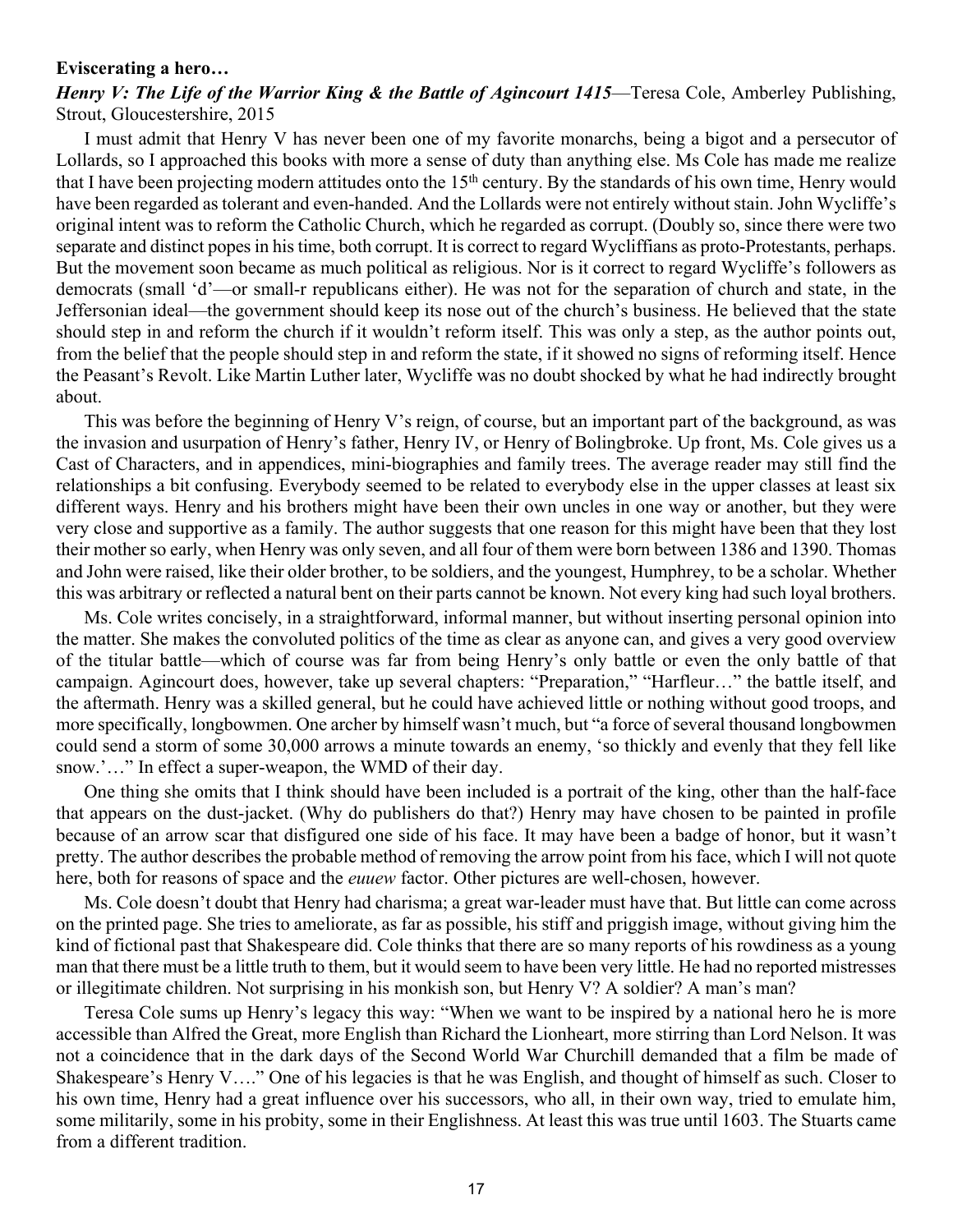I can't say that I have come to love Henry (it seems undue familiarity to think of him as Hal) but I certainly have a new-found respect for him, and for the author as a biographer/historian. Will she possibly tackle his father, Henry IV, next? It might be difficult to make the tubby little man with the funny beard (as he appears on his effigy) into a leading man, but he does deserve a readable biography. And speaking of effigies, what happened to Henry V's head? Not his real one, but the one on his effigy. The one there now is a replacement, the original, made of solid silver, having been stolen. Melted down long ago, I suppose.

One final comment: besides the battles and the politics, Ms. Cole gives us a glimpse of life in this period (late 14<sup>th</sup>—early 15<sup>th</sup> centuries). If time travel ever becomes possible, my advice is to give that period a miss. Between revolting peasants, revolting hygiene, war, and the very real threat of starvation—for the nobles as well as the peasants—it was a hellish time to live. No doubt the men and women of the late 15<sup>th</sup> and early 16<sup>th</sup> centuries thanked their lucky stars that they lived in a more advanced and modern society.

#### **On eviscerations in general, and other medical (?) procedures…**

#### *Dragon's Blood and Willow Bark: The Mysteries of Medieval Medicine***—**Toni Mount, Stroud, Glos, 2015

This began as the authors MA thesis in medieval medicine. The origin of medicine goes back much farther than the Middle Ages, of course. Even animals practice it in a way, e.g. by eating grass to help digestion. Ms. Mount puts some of the blame for communicable disease on animals. We catch them by living in close proximity to domestic animals, as farmers. "The flu epidemic of 1914-18 may have originated in …distemper or rinderpest." But even hunter-gatherers got sick. Otzi the Iceman carried a laxative in his baggage.

So why should we be reading a book about Medieval Medicine? Just to make us feel good about ourselves? Partly, but let's not be too smug. Blood poisoning, which was responsible for many deaths in earlier centuries, and which was one of the complaints that 'dragon's blood' was supposed to alleviate, accounts for approximately 37,000 deaths in the UK every year. Nor were the physicians of the 15<sup>th</sup> and 16<sup>th</sup> centuries entirely ignorant about hygiene. The Tudor physician John Caius blamed 'dirt and filth' for the spread of the 'English sweat.' If it was what we now call hanta virus, spread by rodents, he was quite right. Much of medieval medicine is still with us, in so-called 'alternative treatment.' Willow bark, for instance, was what people used for aspirin before there was aspirin. By experimentation, I have proved that if you are allergic to aspirin, you will also be allergic to willow bark, and if you find aspirin ineffective, you will also find willow bark ineffective. Leeches are also making a comeback. I have not experimented with this.

Ms. Mount gives us a run-down on the hierarchy of medieval healers: physicians, surgeons (doubling as barbers), apothecaries, not to mention midwives, wise-women, amateur healers, astrologers, etc. We may consider the theory of the four humours a bit ridiculous, but what of the 'government food pyramid,' which seems to change every few years. The ob/gyn field is covered at length. Why did medical books of the period show the foetus in the womb as a miniature adult, when they surely knew what a newborn baby looked like? "Another mystery," says Mount, but maybe it was just artistic convention.

The author has studied the post-mortem reports of several royals, including a section headed "A Most Unfortunate King—Richard III," but also including Mary I, Edward VI, Charles II, and others. The most poignant, however, is the skull of a soldier from the mass grave at Towton, pieced together and fleshed out, much as Richard's was. This is a citizen-soldier, a top-sergeant type, a middle-aged veteran of several battles, much like your relative who fought in France, or Vietnam, or Kuwait, or…We have to assume that he, and all the others buried at Towton, had at least minimal funeral rites, and that modern forensic scientists treated his remains with respect. But did he, and they, have a re-burial ceremony? If so, under the auspices of what faith? And would it make any difference to Breverton or Ashdown-Hill?

The author issues a disclaimer on the dust jacket: "No animals, large, furry, or mythological, were harmed during research for this book." That is, unless you consider humans a large furry animal. Of course, the research was not done by Toni Mount, but by inquiring minds such as those of the Emperor Frederick II, who determined to raise a selected group of children with minimal human contact, to see what language they would speak in a state of nature. (James IV of Scotland is supposed to have done something similar.) Nobody should knock medical experimentation, though. The author offers this example: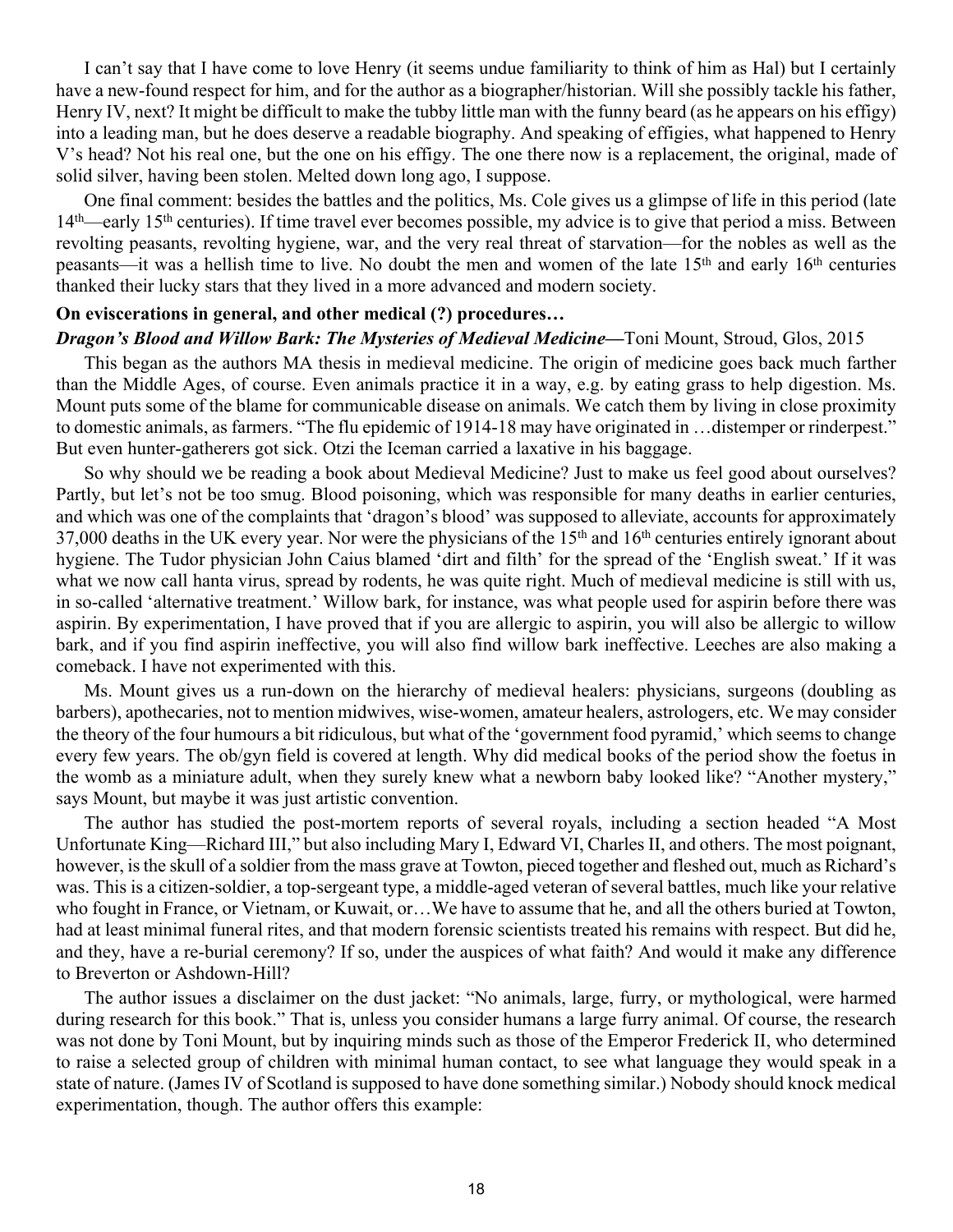In 1747 James Lind conducted an experiment to find a cure or preventative for scurvy, by using a control group and dividing his experimental subjects into six different groups. Only one was given the specific which eventually worked (oranges and lemons)….The total size of his experimental group? Twelve sailors.

A most interesting study. I think I'll stay in the  $21<sup>st</sup>$  century, thanks.

#### **The Secrets of the House of York**—Marylynn Salmon, Bernards Township, NJ: Liberty Corner Press, 2015

Marylynn Salmon has read widely in the literature related to fifteenth-century England, and in other subjects as well. The book is nicely produced, and includes numerous color illustrations. There are events of the historical record about which Salmon wishes for greater clarity, and she has therefore set about to create an historical narrative more meaningful to her, admitting that she has proposed answers "beyond the reach of current proof techniques." (p. xii) Salmon is especially interested in "irregular sexual relationships at the highest levels of English society," (p. 11) and what implications such relationships had in the unfolding of English history in the era of the Wars of the Roses.

One major focus in the narrative is the 1464 marriage of King Edward IV and Elizabeth Woodville. As background, Salmon rejects the historically accepted dates for the birth of Edward and his brother Edmund, earl of Rutland, as 28 April 1442 and 17 May 1443, respectively. She asserts that the brothers were born between 1430 and 1432 when their father Richard, duke of York, was living in France. (p. 20) Moreover, Salmon believes that the mother of the brothers was not York's wife Cecily, daughter of Ralph Neville, earl of Westmorland, and his second wife Joan Beaufort, daughter of John of Gaunt, duke of Lancaster, and Katherine Swynford. The proposed mother of the boys is Jacquetta of Luxembourg (d. 1472), daughter of Pierre de Luxembourg, count of St Pol, and Marguerite del Balzo, although Salmon admits that there is no evidence for an affair between York and Jacquetta. (pp. 11-12) Jacquetta was the niece of Louis de Luxembourg, bishop of Thérouanne and Henry VI's chancellor in France, who in 1433 presided over the marriage of Jacquetta to the recently widowed John of Lancaster, duke of Bedford and uncle of Henry VI. John of Bedford died in 1435, and his wealthy young widow went on to marry the young and handsome Sir Richard Woodville (d. 1469). The marriage to Bedford was childless, but not so that to Woodville, for at least thirteen children were born to the couple. The first child of Sir Richard and Jacquetta was Elizabeth Woodville, born about 1437, who became the queen of Edward IV. Thus, according to the supposition of Salmon, the marriage between Edward IV and Elizabeth was incestuous because they had the same mother. One reason Edward IV was drawn to Elizabeth was her links through her mother to the House of Lancaster, and a marriage would be a peaceful bridge between the House of Lancaster and that of York. (p. 308) Beyond that, however, Salmon asserts that Elizabeth's father was not Sir Richard Woodville but rather Edmund Beaufort, duke of Somerset, and the marriage to Woodville was just a cover so that an affair between Jacquetta and Somerset could continue. We are then informed that Richard, duke of York, wished to renew his affair with Jacquetta, and thus the true reason for the rivalry between York and Somerset was not a matter of power politics as historians have long believed but a contest for the sexual favors of Jacquetta. (p. 310)

But why did Woodville consent to play cuckold in this imagined affair for the benefit of Somerset? It was to pay off Woodville's ransom after being captured at Gerberoi in 1435 as well to be the beneficiary of patronage. (pp. 331-34) Henry VI, Salmon tells us, believed that a clandestine marriage existed between Somerset and Jacquetta, and the disapproving Henry ordered Woodville to be Jacquetta's true husband. (pp. 329, 332) Jacquetta's father, incidentally, did not just die from illness but was assassinated in 1433 on orders from Duke Philip of Burgundy, who was outraged at the marriage of Jacquetta to the duke of Bedford because that impeded Burgundy's defection from his alliance with England in favor of joining forces with King Charles VII of France. (p. 308)

Another reason for the incestuous marriage between Edward IV and Elizabeth Woodville was alchemy. (p. 482) The spiritual side of alchemy appealed to Edward, and was a pathway to immortality. (pp. 483-84) Alchemy had as an objective the making of gold from base materials, and was of interest in an era of bullion shortage. Quoting Salmon: "According to alchemical principles, the conjunction of metals that had their origin from the same source and therefore were the most similar of all opposites was the union most conducive to transmutation and the production of gold, the perfect metal. The belief that substances arising from the same source could produce perfection when conjoined may have arisen from the tradition of vitalism in alchemy." (p. 533) Thus an incestuous union of a man and woman with a common parent would be the way to produce a perfect child. (p. 537) Edward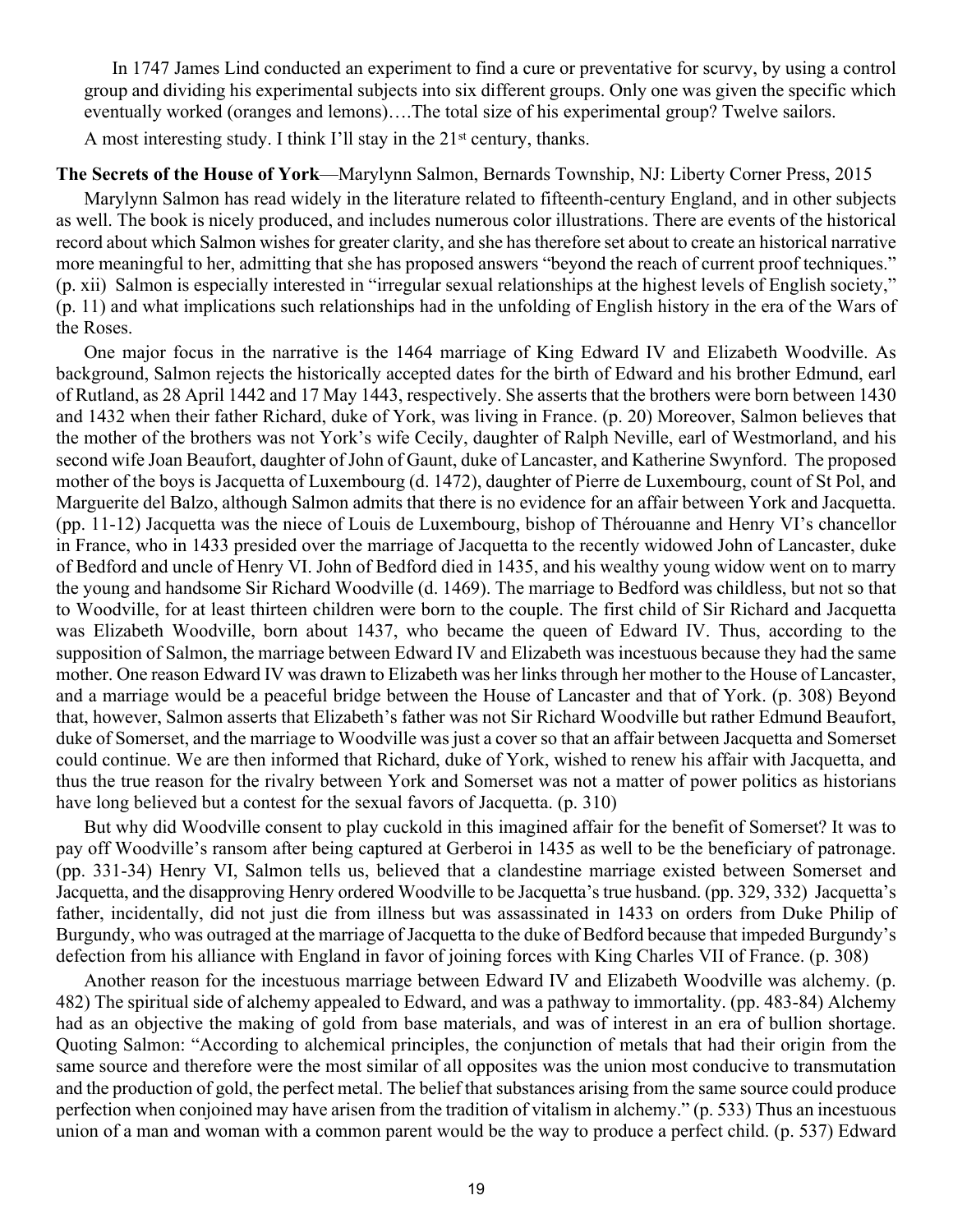and Elizabeth, thinking in terms of alchemy, may have been seeking to initiate a return to the human perfection lost by the expulsion of Adam and Eve from the Garden of Eden. (p. 550)

Returning to the duke of York's son Edward, Salmon wishes us to remember that the younger brothers George, duke of Clarence, and Richard, duke of Gloucester, knew that both Edward and Edmund were illegitimate. George thought that he therefore was the lawful heir of York, and that explains the trouble George caused for Edward while Edward was king. (pp. 34-35, 139) Still, the duke of York just might have legitimized his two eldest sons (p. 37), although there is no proof either that they were illegitimate or were legitimized. When Edward became king in 1461, his father and brother Edmund were no longer living, having died in battle, and George (d. 1478) was the next brother in line.

In 1464 Edward IV married Elizabeth Woodville. Richard Neville, earl of Warwick, who had been a great supporter of Edward, was distressed by the marriage. Part of the distress, as is generally accepted, was because Warwick wanted to arrange a French marriage for Edward while Edward was favoring good relations with the duke of Burgundy, and also because Warwick was busy negotiating for a marriage when Edward was already married. Another reason for Warwick being upset, by Salmon's reckoning, was that the marriage of Edward and Elizabeth was incestuous. (p. 114, 135) Incestuous relationships were alluring for Edward (p. 11), and if a papal dispensation had been obtained for the irregular marriage, Salmon thinks it must have been destroyed (in the papal archives as well as the English?) (p. 114) It is also suggested that the incestuous marriage was the reason the daughters of Edward and Elizabeth were not married when Edward died in 1483. (p. 112) Knowledge of the incestuous nature of the royal marriage was apparently current among the political classes (p. 162), by Salmon's reckoning, but somehow no record or comment about it has survived in the historical record.

Richard, duke of Gloucester, the only surviving son of Richard, duke of York, and a man of sexual virtue (p. 183), assumed the throne in 1483 as King Richard III following the death of Edward IV. Richard III could appropriately bypass the two sons of Edward IV and Elizabeth Woodville because he was the representative of the legitimate York family line. (p. 174) Salmon does not believe that the sons of Edward IV, Edward (who is commonly known as Edward V) and Richard, duke of York, were murdered by or on the orders of Richard III. (p. 192) Salmon proposes that the two boys were spirited away from England during Richard III's coronation banquet into the protective care of King Richard's sister, dower Duchess Margaret of Burgundy. (p. 193) The young brothers, we are asked to believe, grew up with secret identities. (p. 196) The older boy, Edward V, grew up to be the humanist scholar Desiderius Erasmus of Rotterdam. (p. 367) A considerable amount of biographical information is presented on Erasmus, which is relevant to the story of the House of York only if one can accept that Erasmus and Edward V are the same person. Richard, the younger brother, was not of a scholarly disposition like Edward and wanted to be the champion of his family legacy. Richard also had a double, the pretender Perkin Warbeck. Richard, with the aid of James IV of Scotland, staged a brief invasion of England in 1496 and was present for the Cornish revolt of 1497. (pp. 414-35) Warbeck was present as well, and was captured by the forces of King Henry VII. Richard of York may have escaped to become a sanctuary man at Glastonbury Abbey or Henry VII may have managed to capture and execute him. (pp. 436-39) York's wife, Katherine Gordon, lived until 1537, and their son lived his life as a commoner in Reynoldson near Swansea in Wales under the name of Richard Perkins. (p. 268)

King Richard III, as everyone accepts, was killed at the Battle of Bosworth in 1485, and the victor of that battle was Henry, earl of Richmond, who became King Henry VII, the first king of what is by tradition called the Tudor dynasty. Henry's mother was Margaret Beaufort, a descendant of John of Gaunt, duke of Lancaster and Katherine Swynford. Margaret Beaufort's parents were John Beaufort, duke of Somerset (d. 1444) and Margaret Beauchamp of Bletsoe. We have earlier met Duke John's younger brother and successor Duke Edmund, who was killed at the Battle of St Albans in 1455. Margaret Beaufort holds considerable interest for Salmon. Margaret's son Henry was born early in 1457 soon after the death of her husband Edmund Tudor, earl of Richmond. Salmon suggests that Edmund Tudor as well as Edmund Beaufort were murdered by Edward, earl of March and future King Edward IV. (p. 260-62) Margaret in time was married to Henry Stafford (d. 1471) and later to Thomas Lord Stanley (d. 1504). Salmon presents Margaret Beaufort as a staunch enemy of Richard III and a woman who wanted to kill the sons of Edward IV and who was determined to place the Lancastrian line back on the English throne. (pp. 195, 215-23)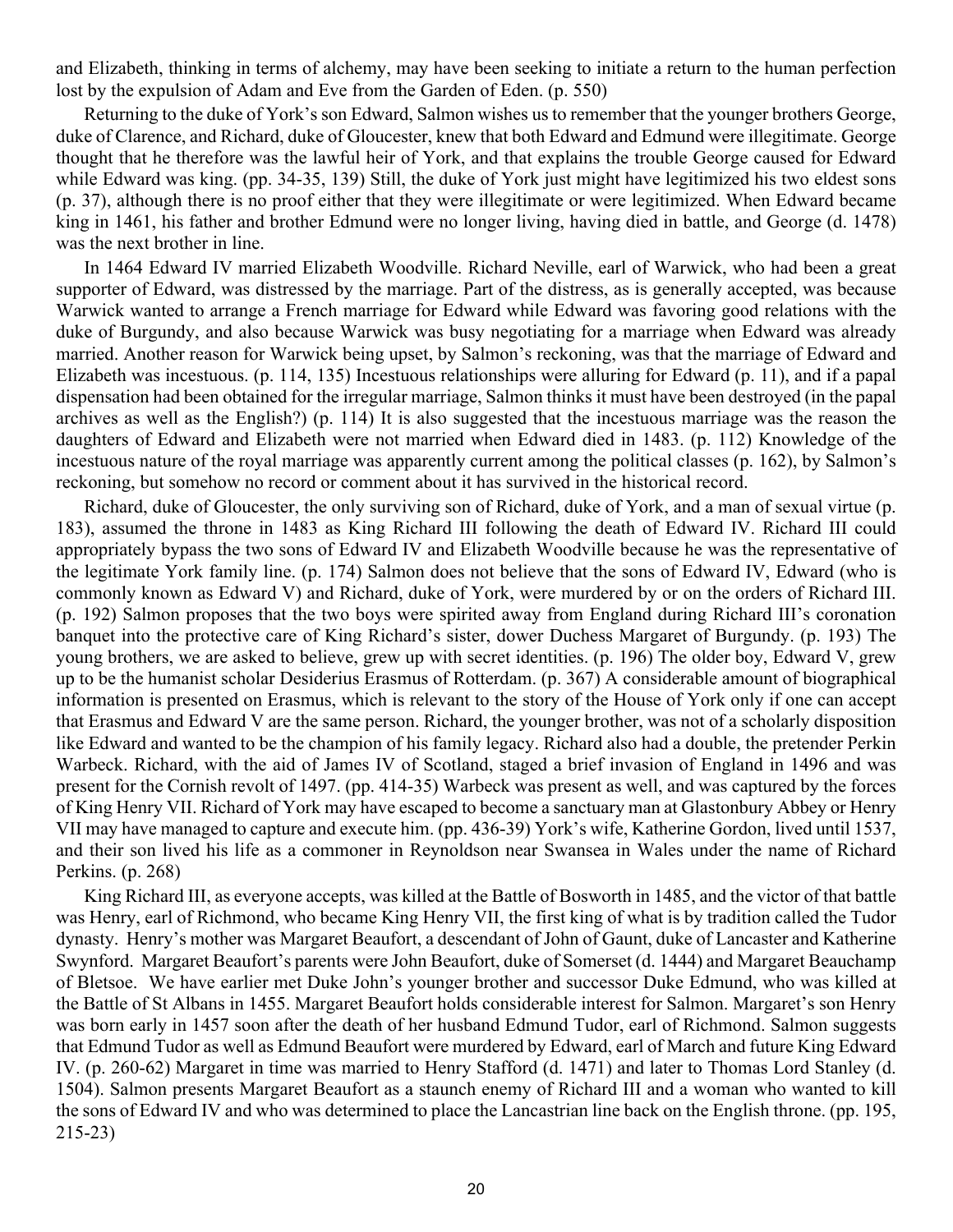The historical consensus is that Margaret Beaufort had only one child, Henry VII, and that complications with the birth likely prevented the conception of additional children in subsequent marriages. Salmon has an alternative narrative. Salmon suggests that Edward, earl of March, seduced Margaret Beaufort and they contracted a secret and never announced marriage about 1453. (pp. 250-61) When Edmund Tudor married Margaret, he forced Margaret to disavow Edward, and Tudor conveniently died soon after. When the young widow married Henry Stafford, Edward convinced Stafford that he was the legitimate husband so the secret marriage could continue. (p. 266) The marriage to Lord Stanley was also a cover for the Edward-Margaret affair. (pp. 224-26) This was the secret marriage, Salmon believes, that made the children Edward and Elizabeth Woodville illegitimate, not the marriage to Lady Eleanor Boteler (d. 1468) that has attracted the attention of historians. Lady Eleanor was a convenient ruse in 1483 for keeping secret the marriage of Margaret Beaufort and Edward of March. (pp. 276-78) Salmon boldly offers the names of possible sons born to Margaret and Edward: Archbishop William Warham of Canterbury, Archbishop Matthew Parker of Canterbury, Cardinal Thomas Wolsey, and Bishop John Fisher of Rochester. (pp. 268-76)

This review has concentrated on Salmon's theme of the unknown secrets of the family of York. Other byways of Salmon's book include: possible incest between Edward the Black Prince and his wife Joan of Kent because the father of both was King Edward III (p. 570); the founding of the Order of the Garter by Edward III may have been influenced by spiritual alchemy (p. 568-69); Richard II had a malformed leg or foot and had a messiah complex (pp. 573, 579); possible incest between Humphrey, duke of Gloucester, and his wife Eleanor Cobham because both were the children of King Henry IV (pp. 580-86); the Lancastrian SS livery collar may have had hidden and forbidden religious meaning (pp. 560-64); possible incestuous sexual relations between Edward IV and his sister Margaret of Burgundy (pp. 564-68); the Jewish Cabbala (pp. 518-33); Richard III might have gotten his niece, Elizabeth of York, pregnant (p. 212); Zoroastrianism (pp. 541-49); and that the imposter Lambert Simnel truly was the son of George, duke of Clarence (pp. 411-14).

Beginning from a foundation of accepted historical knowledge, a narrative has been offered by Salmon that has been augmented by speculation, extended by imagination, supplemented by whole-cloth fabrication, and compounded by fantasy. The result is historical fiction.

Compton Reeves

#### **Music about Richard**

#### Three CD albums by *The Legendary Ten Seconds*, review by Elke Paxson

As Ricardians we are probably here to read and learn what we can about Richard III—his life, his times and the places connected to him or his reign. Richard and music about him was certainly nothing I had thought about before.

If I may, here are some notes and thoughts about the music of *The Legendary Ten Seconds*, who write and perform Ricardian-era music. Perhaps many of you know about this English group that produced not one, but three full CD albums with music about the life and times of Richard III. That's quite an accomplishment in itself. If you haven't listened to their songs you are missing out big time. So was I, until I read the review of their second CD, *Tant Le Desiree*, in the March 2015 *Ricardian Bulletin*. I thought it might be interesting to listen to something that would certainly be different. I purchased their first CD and it really surprised me as to how much it impressed me. All the lyrics are pithy and meaningful. They tell stories of Richard's life, his struggles and his fate. Soon thereafter I purchased their second CD that I enjoyed likewise. The music and the sound are diverse, catching, and dynamic with some beautiful harmonies. You will hear a great mix of English folk, rock and elements of medieval music with a modern touch. Some incorporate a few fitting and nicely done sound effects. If the sound is difficult to imagine you might want to go to the Internet and listen to *The Boar Lay Slain* and/or *Loyalty Binds Me* to give you an even better idea of this special and beautiful music by Ian Churchward and *The Legendary Ten Seconds*.

Listening to their music I was curious about how one gets the idea of writing and making music about Richard III so I asked Ian Churchward who wrote most of the songs. With his permission, here is his reply: "The Richard III music all started with a song idea. A nice flute sounding keyboard melody played by Lord Zarquon. We managed to work out the structure for the verse of a new song idea one evening. We didn't have any ideas for words or the chorus. A few days later I saw a documentary on TV about the discovery of Richard III's grave in Leicester so I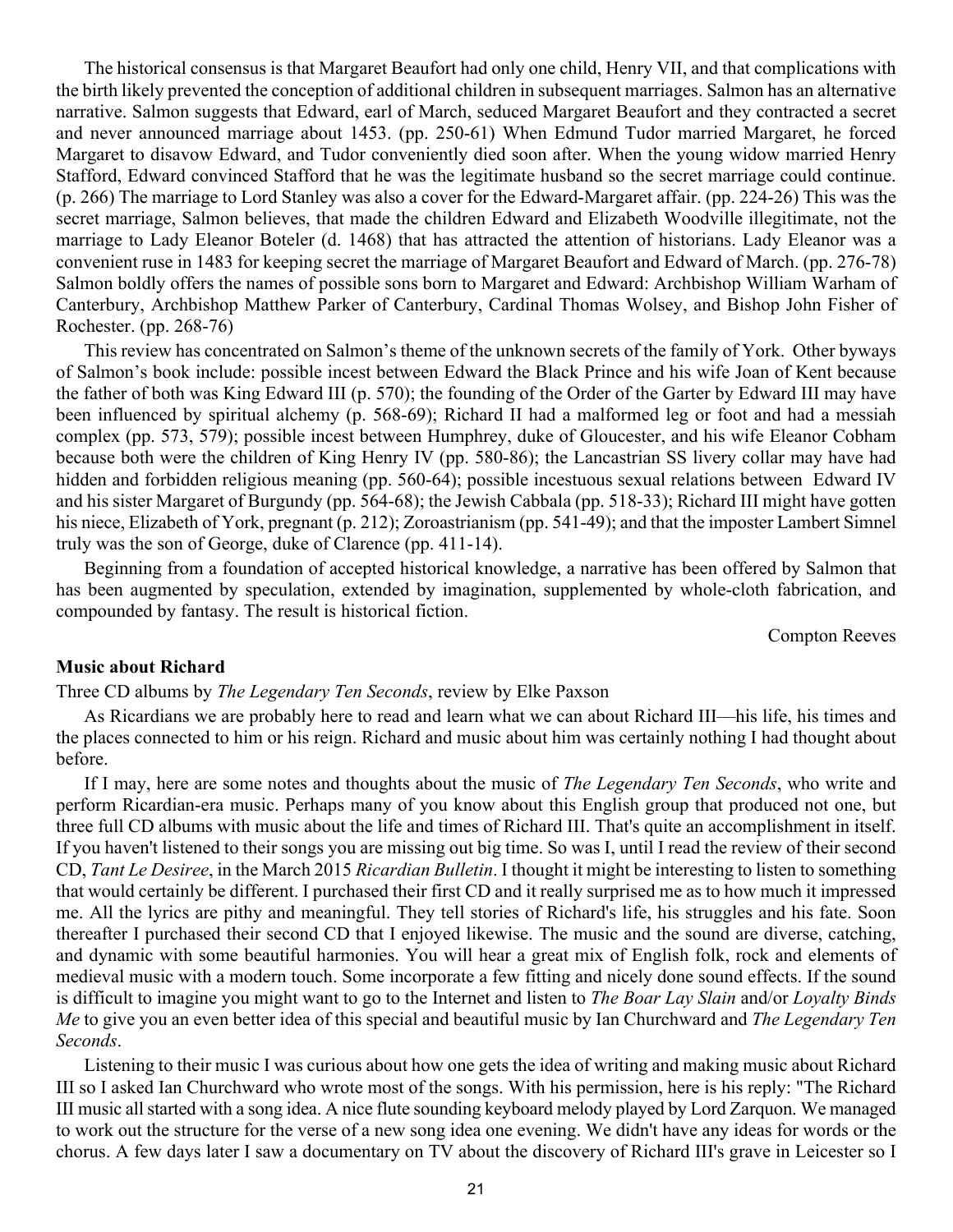thought I would see if I could make the song idea into a song about Richard III. That song idea became a song called *The House Of York*. When we had finished recording the song I suggested that we try to write a whole album about Richard III. I read lots of books about Richard III,…it was great fun reading those books and then composing the songs. My wife wrote some of the words and Lord Zarquon helped to write some of the melodies. I managed to write so many songs about Richard III that we had enough for a second album and then a third."

Ian Churchward and the musicians of the *Legendary Ten Seconds* have treated us to an astonishing set of 3 CDs—the latest is simply called *Richard III*—with lively, sometimes exciting, thoughtful, soothing, entertaining songs that are quite unique.

The first two songs—*Sheriff Hutton* and *Richard Liveth Yet* are dynamic songs with a swinging rhythm. *Written At Rising* has wonderful sound effects of running water, yet its instrumentation gives it a beautiful medieval flair. Other songs are striking with their beautiful harmony. *The Year of Three Kings* and *Hollow Crown* have a nice swinging rhythm. They are accompanied with diverse instruments, but the acoustic guitar and a lively flute stand out as does an electric keyboard. *Remember My Name* is filled with beautiful harmonies that strike a chord inside. *Lord Lovell's Lament* is a slow song that stands in its sweet presentation. There are other songs, but the last song on the CD—*How Do You Rebury a King*—perfectly rounds out this album. Ian Churchward and musicians of *The Legendary Ten Seconds* have created an astonishing set of thrilling, thoughtful, sometimes soothing and always lively songs. The lyrics are pithy and meaningful. Some have nicely flowing melodies while others have a rocking beat that make you tab your fingers. They tell stories of Richard's life, his struggles and fate. I certainly would not want to miss any more of their CDs, and I don't think you will be disappointed with their work.

*The Legendary Ten Seconds* donate their profits to a British Scoliosis Organization

 $~\sim$ ToC $\sim$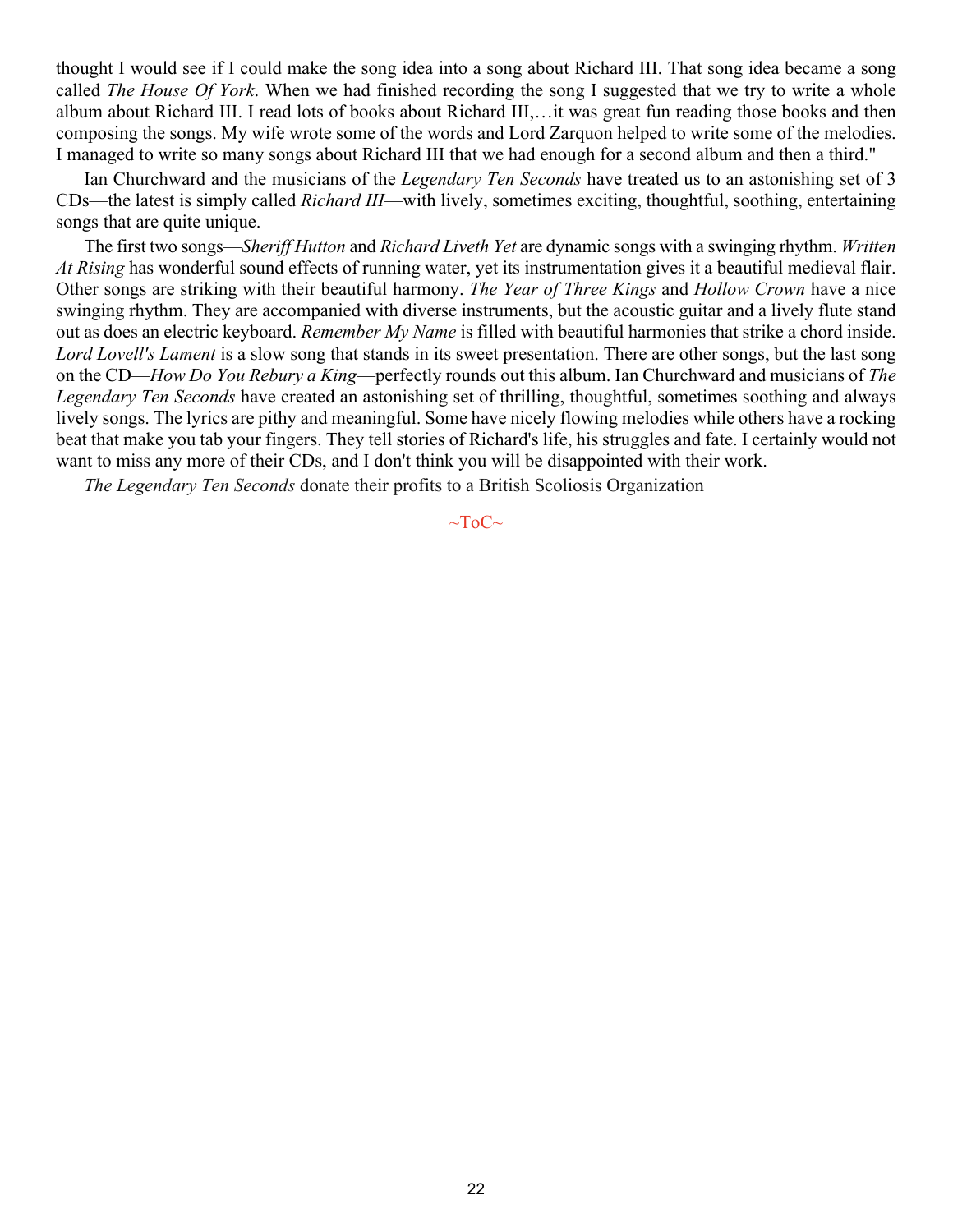#### Research Duplicates & Overstock Book Sale

<span id="page-22-0"></span>The Research Library and the Sales Office are offering their excess books for sale. All proceeds will be donated to the Richard III Society, American Branch. The books and shipping costs for both are:

Books: \$2 donation for first book  $+$  \$1 for each additional book. S&H: \$5 for one book, \$7.50 for two or more books. International shipping costs will be quoted.

#### Research: Non-Fiction Books for Sale

The American Branch Research Library still has a few duplicate books for sale. Susan Troxell, Research Librarian, is making this final offer before she donates them to a public library:

Giles St. Aubyn, *Year of Three Kings* Charles Ross, *Edward IV* Charles Ross, *Richard III* J.R. Lander, *Wars of the Roses* J.R. Lander, *Crown & Nobility 1450-1509* J.R. Lander, *Government & Community 1450-1509* Jeremy Potter, *Good King Richard?* Paul Murray Kendall, *Warwick the Kingmaker* Pamela Tudor-Craig, *Catalogue to NPG's Richard III Exhibit (1973)*

#### Process:

Contact Susan Troxell at researchlibrary $\omega$ r3.org with your choice(s) and ship to address Susan will email invoice to be paid by check or paypal Once payment is received, books will be shipped.

Sales Office Books for Sale (because the list is long, alternating blocks of two are shaded)

Abbott, Jacob, *Richard I* Abbott, Jacob, *Richard II* Abbott, Jacob, *Richard III* Ashdown-Hill, John, *The Last Days of Richard III* Aubyn, Giles St., *The Year of Three Kings* Baldwin, David, *RICHARD III* Bennett, Michael, *The Battle of Bosworth* Blixt, David, *The Master of Verona* Carson, Annette, *Richard III: The Maligned King* Cheetham, Anthony, *The Life and Times of Richard III* Clark, David, *Barnet 1471: Death of the Kingmaker (Battleground: Wars of the Roses)* Dockray, Keith, *Richard III: A Source Book* Farrington, Robert, *The Killing of Richard the Third* Fields, Bertram, *Royal Blood: Richard III and the Mystery of the Princes* Gairdner, James, *History of the Life and Reign of Richard III (New Portway Reprints)* Gravett, Christopher, *Tewkesbury 1471: The Last Yorkist Victory (Praeger Illustrated Military History)* Hammond, P. W, *The Battles of Barnet and Tewkesbury* Hammond, P. W., *Richard III: The Road to Bosworth Field (History and Politics)* Hammond, Peter, *Richard III and the Bosworth Campaign* Hancock, Peter A., *Richard III and the Murder in the Tower* Hicks, Michael, *Richard III* Hicks, Michael, *Richard III: The Man Behind the Myth* Hipshon, David, *Richard III and the Death of Chivalry* Hutton, William, *Battle of Bosworth Field: Between Richard the Third and Henry, Earl of Richmond*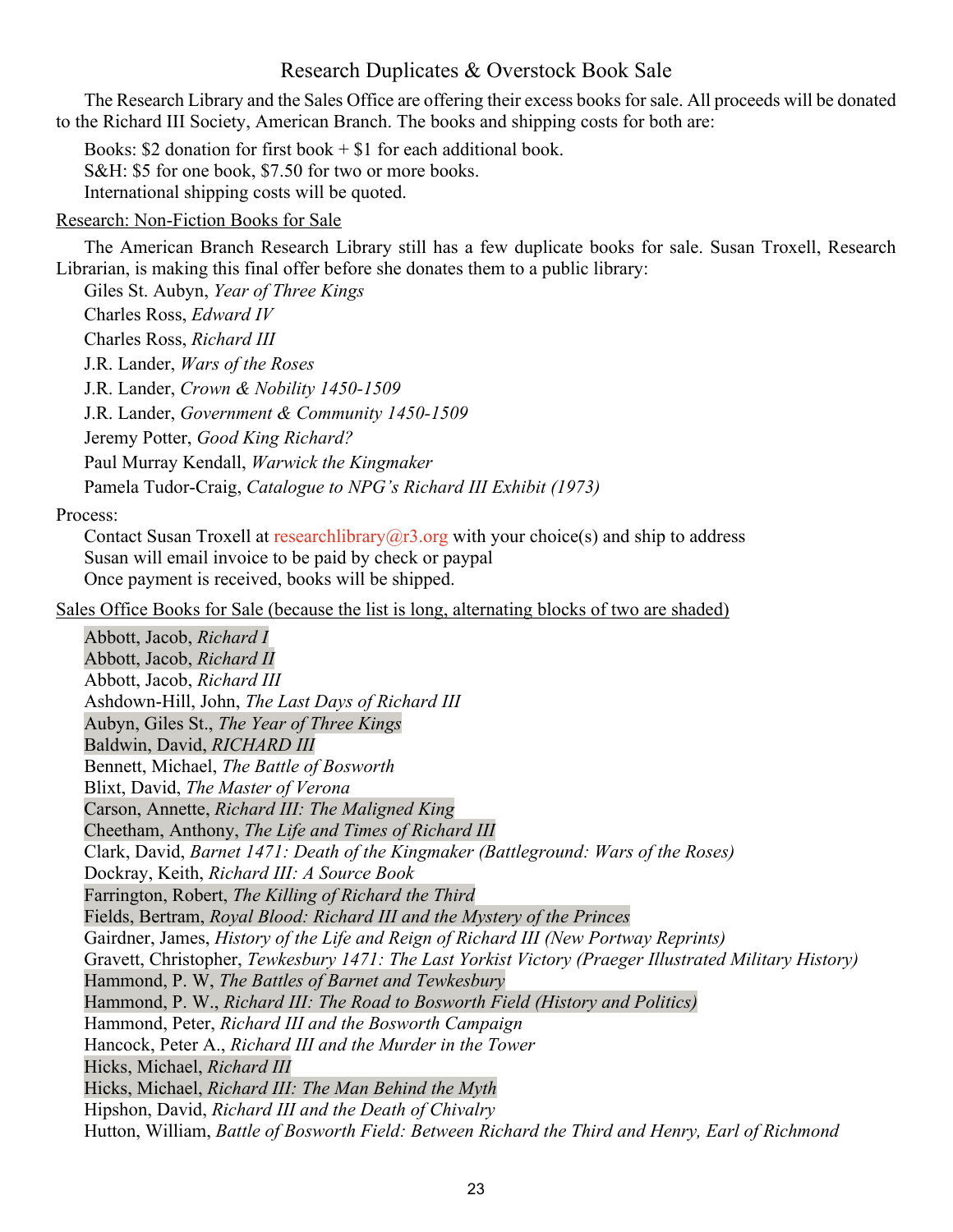Johnson, P. A., *Duke Richard of York 1411-1460 (Oxford Historical Monographs)* Jones, Michael K., *Bosworth 1485: The Psychology of a Battle* Kelly, Amy, *Eleanor of Aquitaine and the Four Kings* Kendall, Paul Murray, *Richard the Third* Lamb, V.B., *Betrayal of Richard III* Lindsay, Philip, *The Tragic King Richard III* Markham, Clements R., *Richard III: His Life & Character* Martyn, Isolde, *Moonlight And Shadow* Folio Society Edition, 1965, *Richard III The Great Debate: Sir Thomas More 'History of Richard III', Horace Walpole, Historic Doubts on the Life and Reign of King Richard III'* Penman, Sharon Kay, *Devil's Brood* Penman, Sharon Kay, *The Reckoning* Penman, Sharon Kay, *The Sunne in Splendour* Penman, Sharon Kay, *The Sunne in Splendour* Penman, Sharon Kay, *Time and Chance* Phillips, Gervase, *The Anglo-Scots Wars 1513-1550: A Military History (Warfare in History)* Pollard, A J, *Richard III and the Princes in the Tower* Potter, Jeremy, *Good King Richard? An Account of Richard III and his Reputation, 1483-1983 (Art & Architecture)* Ross, Charles Derek, *Richard III (English Monarchs Series)* Seward, Desmond, *Richard III: England's Black Legend* Shakespeare, William, *Booklovers Edition - Richard III* Tey, Josephine, *The Daughter of Time* Tudor-Craig, Pamela, *Richard III: Catalogue of an Exhibition at the National Portrait Gallery* Weir, Alison, *The Princes in the Tower* Wilkinson, Josephine, *RICHARD III: The Young King To Be* Woodward, G.W.O., *Richard III: A Pitkin Guide (Royalty)* Process:

Contact Charlie Jordan at sales  $\widehat{a}$  and your choice (s) and ship to address Susan will email invoice to be paid by check or paypal Once payment is received, books will be shipped.

 $\sim$ ToC $\sim$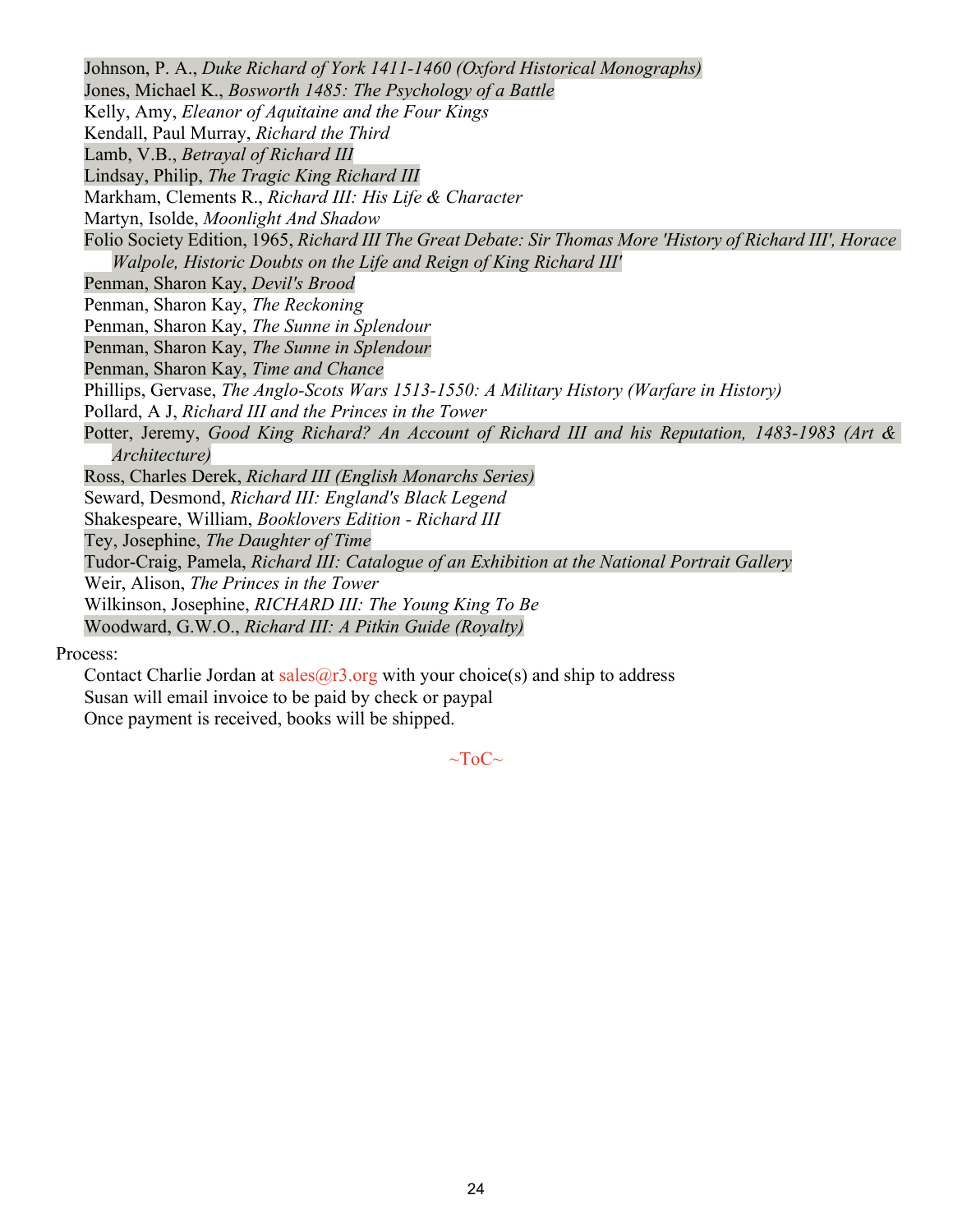<span id="page-24-0"></span>

# ex libris

Rare and delightful books from the non-fiction library Susan Troxell



I am pleased to announce that the Non-Fiction Library has been completely restored to its "former glory" as the project to replace the books lost by the US Postal Service in 2015 has been fully executed. It was truly amazing to see 24 members donate over \$1,400 to this cause, which allowed me to purchase replacements and acquire additional new texts to expand our collection of research materials. Our library now contains a vast array of primary sources, rare and out-of-print books, and almost all those from leading scholars and writers in the field of Ricardian study.

We were also able to sell 55 surplus copies, raising \$500. This left 40 surplus titles, many of which are still being offered for sale to the public and our membership (see announcement herein). The rest of the duplicate books were donated to The Free Library of Philadelphia's "Book Corner", which sells used books for \$3 or less, the proceeds of which go toward one of the country's oldest non-profit, free libraries serving the educational needs of a large and diverse population. If you would like to know more about The Free Library, please check out their website [here.](http://freelibrary.org) The Free Library's collection of ancient manuscripts contains the famous *Edward IV Roll*, the incredible genealogical roll of ancestry that was used to promote the Yorkist entitlement to the English throne. They have digitized and made public the entire roll, and have included a scholarly annotation to it. You can find it [here](http://www.freelibrary.org/medieval/edward.htm).

It seems that, almost every month, a new book is being published about Richard III, his contemporaries, or his time period. I try my best to sift through the new titles and acquire those that would add research value to our library. However, if you see a book that you think should be added to our collection, please feel free to send me an email (researchlibrary $(a \rceil 3 \rceil 3 \rceil a \rceil$ ) and I will do my best to accommodate the request. We also accept donations of books. All you need to do is send me a list of the titles you wish to donate, and I will let you know whether they can find a new home here. I would like to make a "shout out" to members Carol Adams and Carole Bell, who recently donated many items to the Non-Fiction Library, including back issues of *The Ricardian* and James Gairdner's multi-volume 1904 edition of *The Paston Letters*.

Currently, my focus has been on acquiring additional primary source material, such as *The Plumpton Letters*, *Jean de Wavrin's Chroniques*, and *The Parliamentary Rolls of Edward IV.* Going forward, I hope to acquire *The 1484 Parliamentary Roll of Richard III* and *The Beauchamp Pageant*. In my opinion, primary source materials are a critical part of a research library. But I've also been able to acquire all the recent books about the 2012 archeological discovery of Richard III's skeletal remains, as well as other new publications about the Wars of the Roses and the 15th century. All these, and others, are available to members for only the cost of outbound/inbound postage (usually does not exceed a total \$10 for 3 books). I am also available to answer questions, conduct research, or forward by email any selected portions of texts that can be scanned. So, please feel free to use this feature of your Society membership! Your "inner scholar" or "inquiring mind" will be deeply gratified.

#### **Recent Acquisitions of the Non-Fiction Library:**

Ashdown-Hill, John, *The Wars of the Roses* (Donated by UK R3S) Bradfield, N., *Historical Costumes of England – 11th to 20th Century* (Donated by Carole Bell) Davis, Norman (ed.) *Paston Letters and Papers* (3 vols.)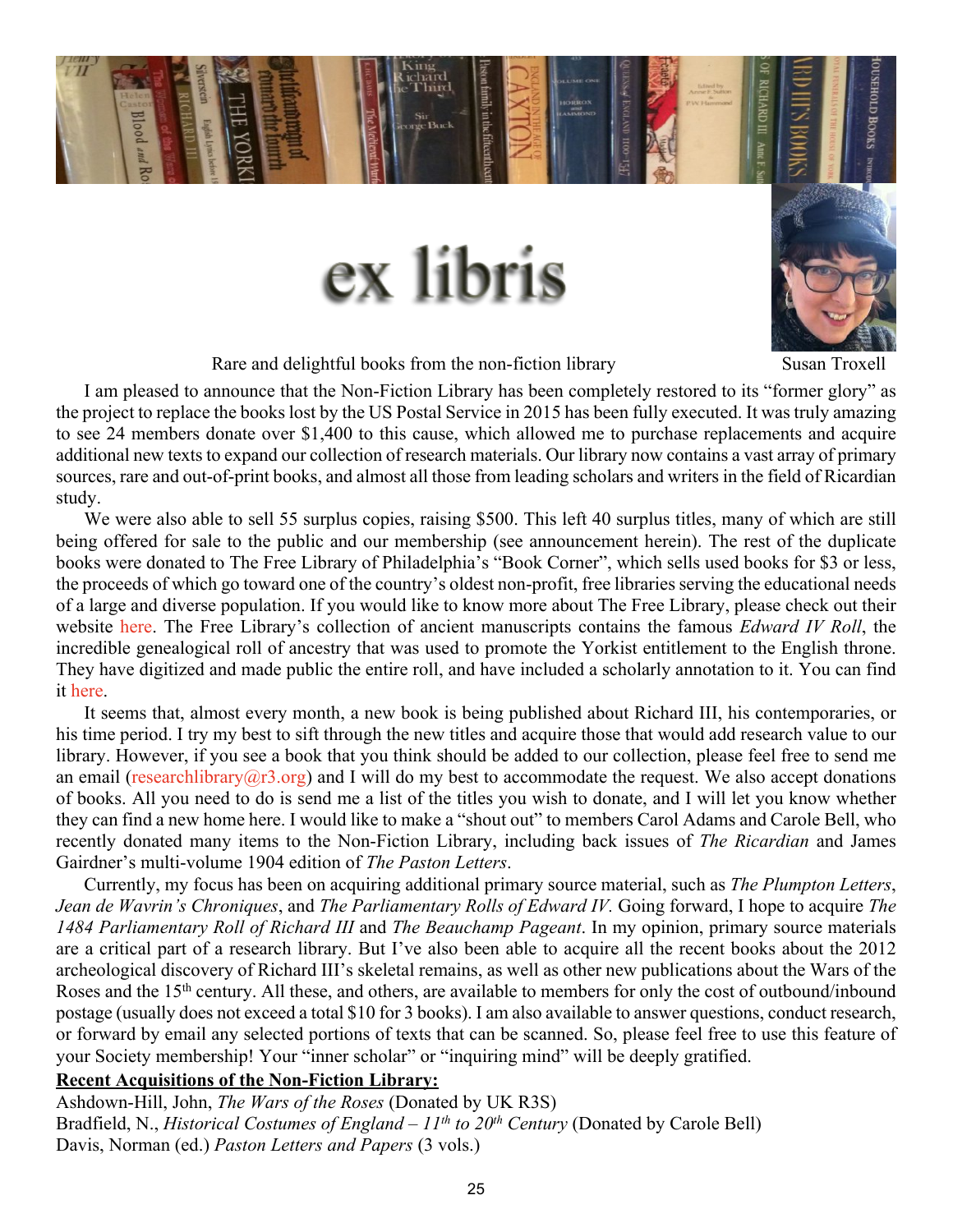Gairdner, James, *The Paston Letters* (4 vols) (Donated by Carole Bell) Gies, Frances & Joseph, *A Medieval Family: The Pastons of 15th Century England* (Donated by Carole Bell) Goodman, Anthony, *A Traveller's Guide to Early Medieval Britain* (Donated by Carole Bell) Horrox, Rosemary (ed.), *The Parliamentary Rolls of Edward IV* (2 vols.) Kirby, Joan (ed.) *The Plumpton Letters & Papers* Williamson, Audrey, *The Mystery of the Princes* (Donated by Carole Bell)

 $~\sim$ ToC $~\sim$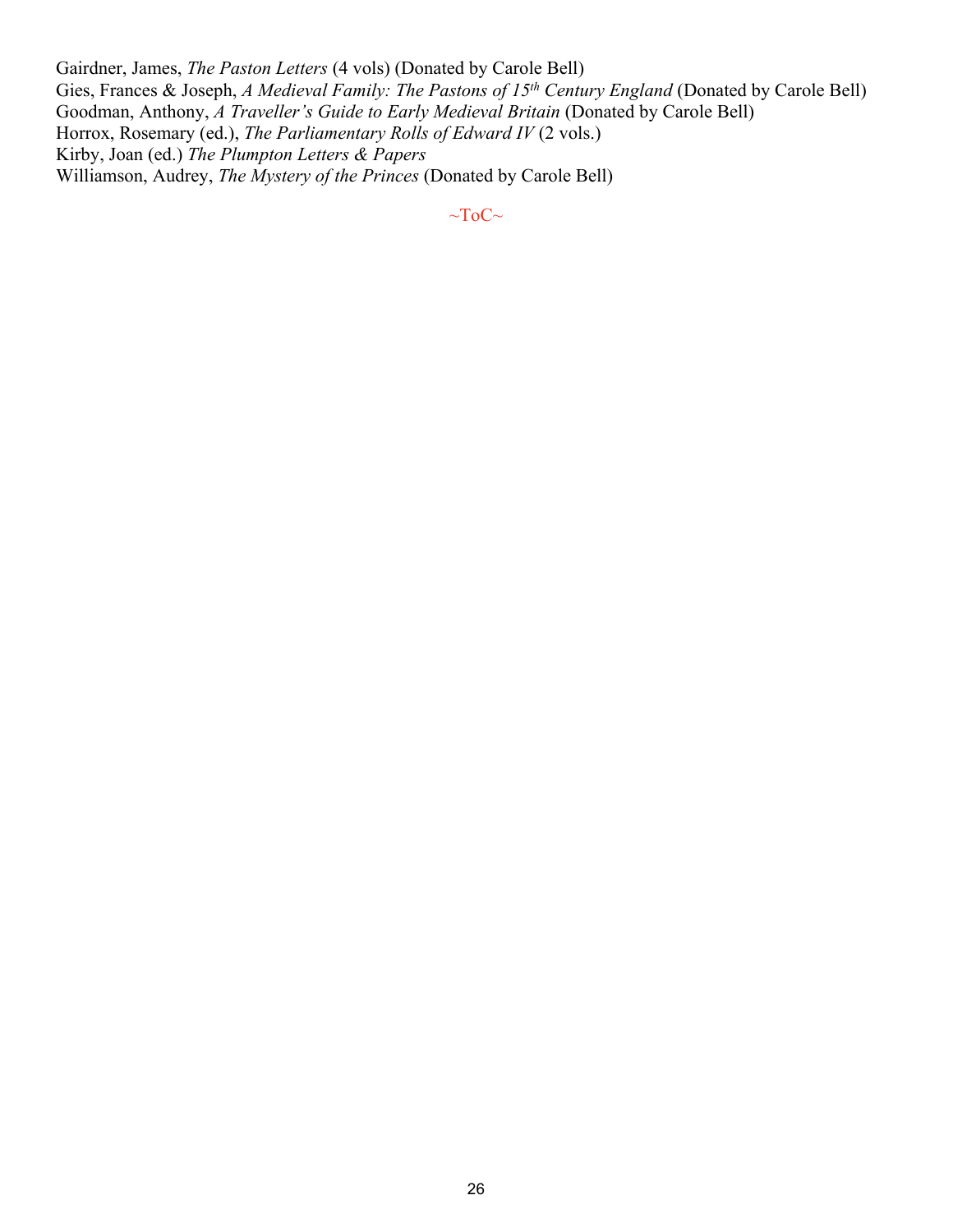# Board, Staff, and Chapter Contacts

#### <span id="page-26-0"></span>**EXECUTIVE BOARD**

CHAIRMAN: **Jonathan Hayes** [chairperson@r3.org](mailto:chairperson@r3.org)

VICE CHAIRMAN: **Jacqueline Bloomquist** [vice-chair@r3.org](mailto:vice-chair@r3.org)

SECRETARY: **Mary Retallick** secretary $(a)$ r3.org

TREASURER: **Lisa Pince** [treasurer@r3.org](mailto:treasurer@r3.org) MEMBERSHIP CHAIRMAN: **Sally Keil** membership@ $r3.org$ 

IMMEDIATE PAST CHAIRMAN: **W. Wayne Ingalls**

immediate past chairman $@r3.org$ **COMMITTEES**

CHAPTERS ADVISOR: **Nita Musgrave** [chapters@r3.org](mailto:chapters@r3.org)

LIBRARIAN: Fiction: **Gilda E. Felt** [fictionlibrary@r3.org](mailto:fictionlibrary@r3.org)

LIBRARIAN: Research, Non-Fiction, and Audio-Visual: **Susan Troxell**

[researchlibrary@r3.org](mailto:researchlibrary@r3.org)

RESEARCH OFFICER: **Dr. Compton Reeves** research officer@r3.org

PUBLIC RELATIONS OFFICER: **Joyce Tumea** public relations officer $@r3.org$ 

ON-LINE MEMBER SERVICES: **Open** (Contact Jonathan Hayes at chairperson $@r3.org$  for access to member's only page on r3.org) SALES OFFICER**: Charlie Jordan** [sales@r3.org](mailto:sales@r3.org)

WEB CONTENT MANAGER: Open

WEBMASTER: **Lisa Holt-Jones** [webmaster@r3.org](mailto:webmaster@r3.org)

**REGISTER STAFF** EDITOR: **Joan Szechtman** [info@r3.org](mailto:info@r3.org) ASSISTANT EDITOR: **Diana Rubino** [assistant\\_editor@r3.org](mailto:assistant_editor@r3.org) Copy Editor: **Ruth Roberts** copy editor@r3.org RICARDIAN READING EDITOR: Myrna Smith ricardian reading editor@r3.org **CHAPTER CONTACTS EASTERN MISSOURI:** Bill Heuer [bheuer0517@sbcglobal.net](mailto:bheuer0517@sbcglobal.net) **ILLINOIS:** Janice Weiner [jlweiner@sbcglobal.net](mailto:jlweiner@sbcglobal.net) **MICHIGAN AREA:** Larry Irwin [fkatycdc@yahoo.com](mailto:fkatycdc@yahoo.com) **NEW ENGLAND:** Ms June-Ann Greeley [juneanng@gmail.com](mailto:juneanng@gmail.com) Website: [r3ne.org](http://r3ne.org/) **NORTHWEST:** Carol Smith [richardiiinw@yahoo.com](mailto:richardiiinw@yahoo.com) **NEW YORK-METRO AREA:** Maria Elena Torres [elena@pipeline.com](mailto:elena@pipeline.com) **Tidewater (VA):** Bob Pfile [rpfile43@gmail.com](mailto:rpfile43@gmail.com) **Texas Regional:** Elizabeth York Enstam [Enstam@sbcglobal.net](mailto:Enstam@sbcglobal.net) **Arizona:** Marion Low [dickon3@cox.net](mailto:dickon3@cox.net) **Rocky Mountain (CO):** Dawn Shafer

dawn alicia shafer@yahoo.com

Note: If you do not see a chapter near you and you would like to reach out to other Ricardians in your area, please contact the Membership Chair at [membership@r3.org.](mailto:membership@r3.org) She will circulate your email address to members in your area. If you later decide to go ahead and form a chapter, please contact the Chapters' Advisor at [chapters@r3.org](mailto:chapters@r3.org).

 $\sim$ ToC $\sim$